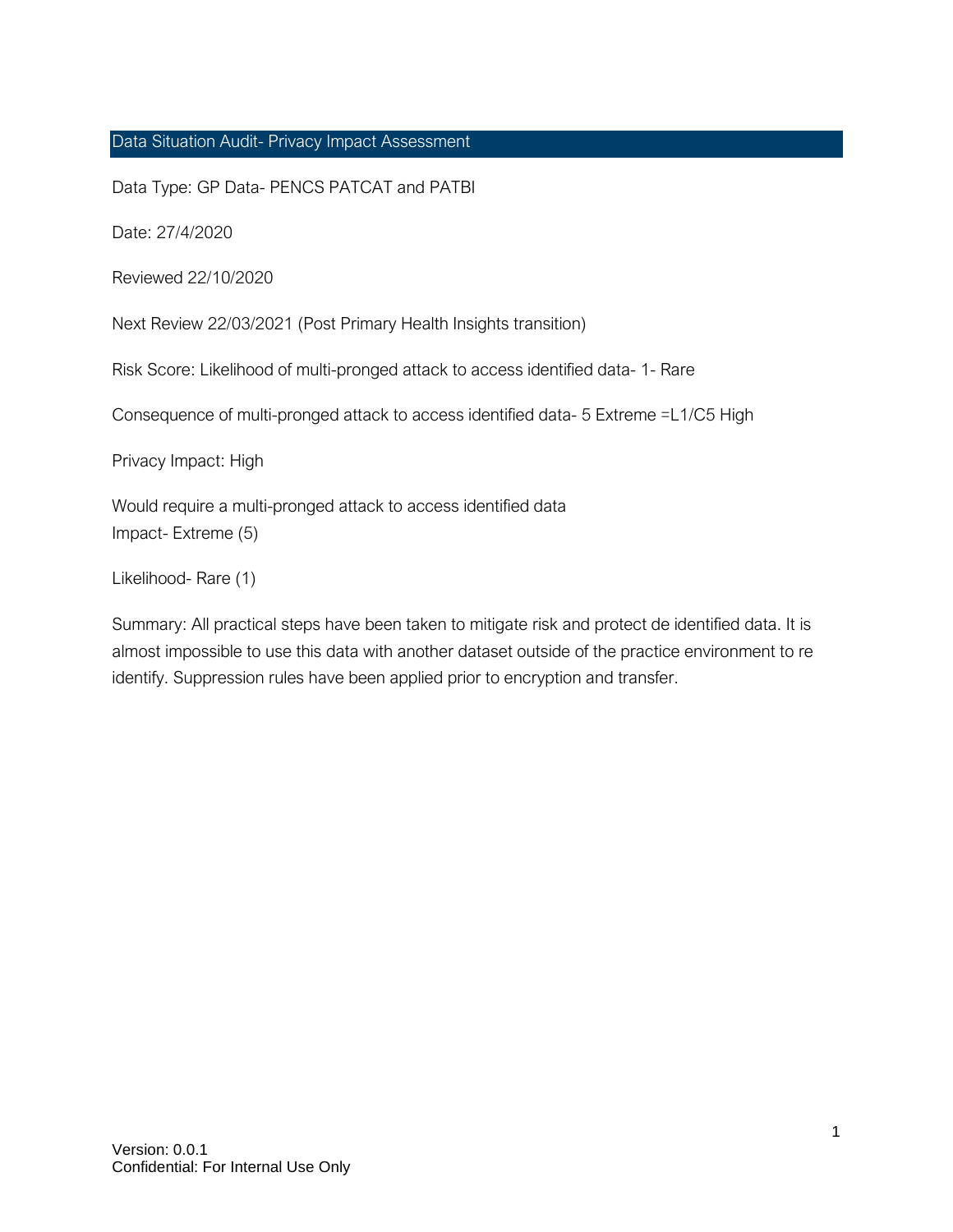## PenCS – PATCAT / PatBI Data Sets

| Contents                                                                                            |
|-----------------------------------------------------------------------------------------------------|
|                                                                                                     |
|                                                                                                     |
|                                                                                                     |
|                                                                                                     |
|                                                                                                     |
|                                                                                                     |
|                                                                                                     |
|                                                                                                     |
|                                                                                                     |
|                                                                                                     |
|                                                                                                     |
|                                                                                                     |
| Component 6: Identify the processes you will need to go through to assess disclosure risk16         |
| Component 7: Identify the disclosure control processes that are relevant to your data situation. 18 |
| Component 8: Identify your stakeholders and plan how you will communicate with them 21              |
|                                                                                                     |
|                                                                                                     |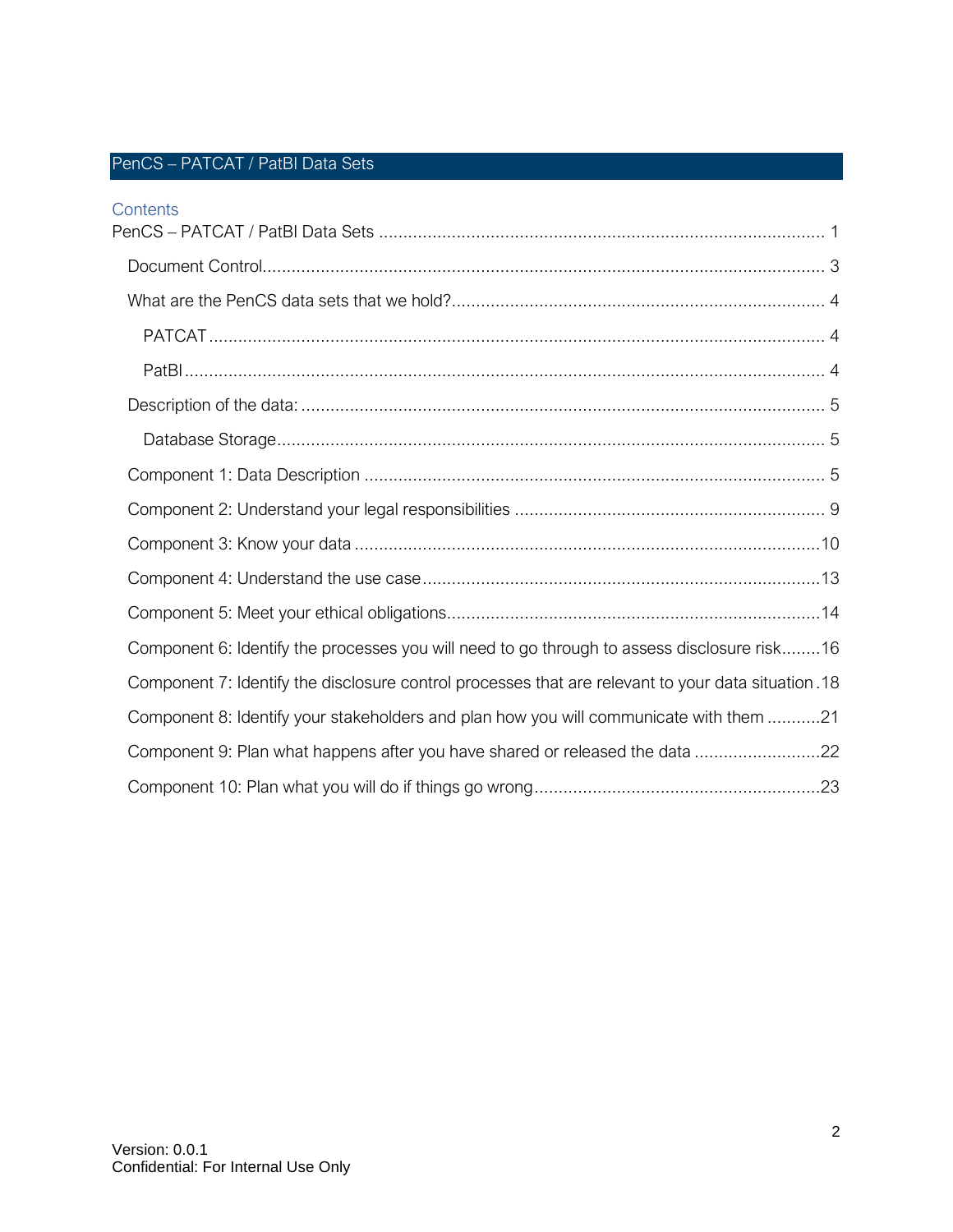## <span id="page-2-0"></span>Document Control

| Document Title | PATCAT PatBI-<br>Privacy_Impact_Assessment | Version | 0.0.7 |
|----------------|--------------------------------------------|---------|-------|
|                |                                            |         |       |

| Action                   | By (Person /<br>Position)             | Date Finalised (Month / Year)                                                                         |
|--------------------------|---------------------------------------|-------------------------------------------------------------------------------------------------------|
| Created                  | Melissa Irvine                        | 27/04/2020                                                                                            |
|                          | Coordinator<br>Health<br>Intelligence |                                                                                                       |
| Last Reviewed / Modified | Melissa Irvine                        | 22/10/2020                                                                                            |
|                          | Coordinator<br>Health<br>Intelligence |                                                                                                       |
|                          |                                       |                                                                                                       |
|                          |                                       |                                                                                                       |
| Authorised               |                                       |                                                                                                       |
| <b>Next Review Due</b>   |                                       | 22/03/2020 [new hosting arrangements<br>and new processes post primary health<br>insights tranistion] |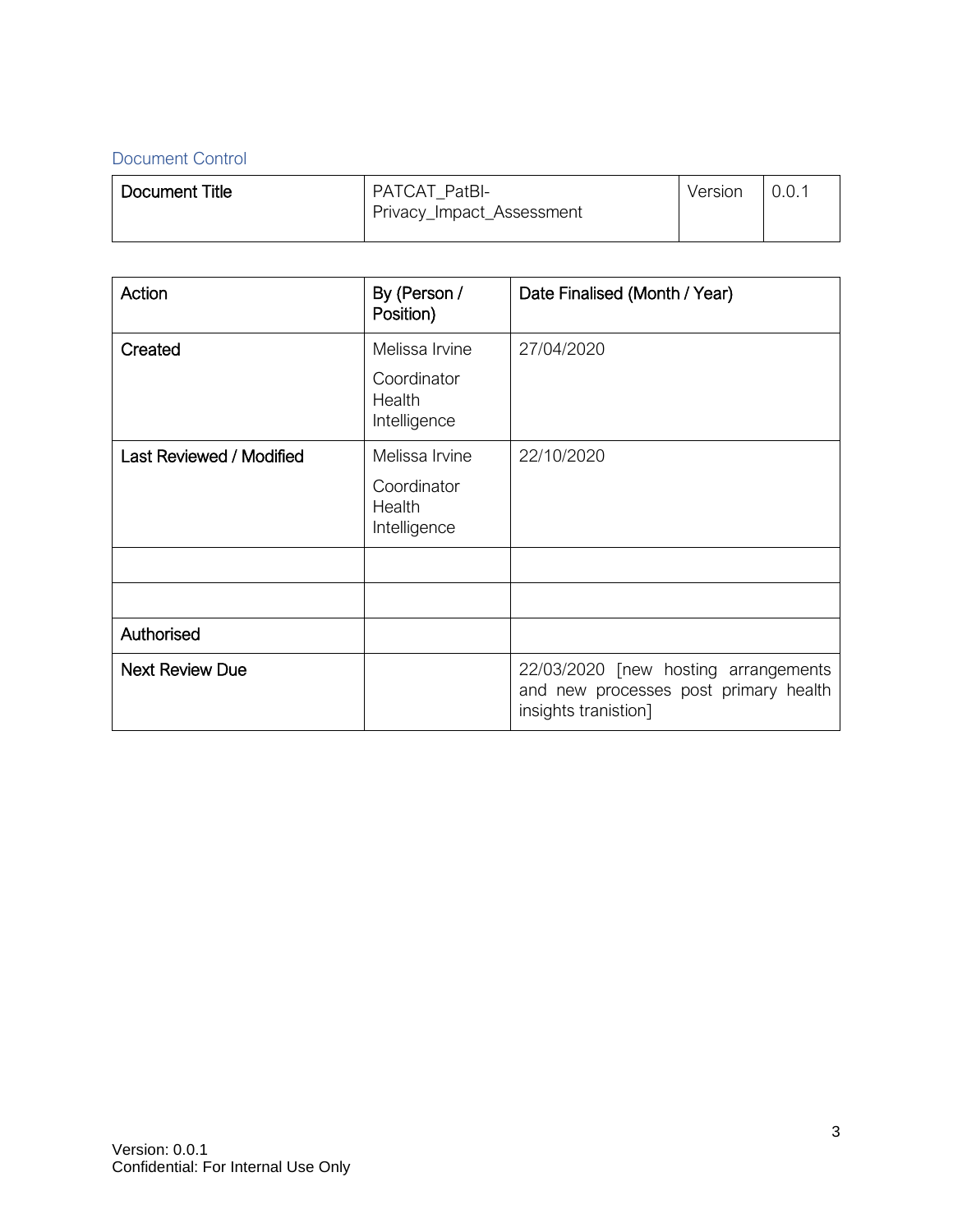#### <span id="page-3-0"></span>What are the PenCS data sets that we hold?

CAT Plus is a combination of technologies that targets three primary care layers to improve patient health outcomes; the Patient (TopBar), the Practice (CAT4) and the Population (PATCAT). The CAT Plus solution provides decision support to healthcare providers at the point of engagement (TopBar), submits general practice data for practice analysis (CAT4) and aggregates general practice data for service planning, reporting and population health needs (PATCAT).



#### <span id="page-3-1"></span>PATCAT

The Practice Aggregation Tool for the Clinical Audit Tool (PAT CAT) is a data repository, data aggregation and reporting tool for CAT4 de-identified data extract files. It is designed to assist with population health analysis and reporting by aggregating data from many practices over time.

PAT CAT provides aggregated statistics and figures that show population health on a regional scale, yet also provides granular practice specific data. This is achieved through a collection of graphs, reports, statistics, indicators, timelines, geospatial mapping and customisable data filtering.

### <span id="page-3-2"></span>PatBI

The PAT BI database provides access to the data derived and submitted from CAT4 to PAT CAT, in a separate database containing granularized data requiring subsequent data modelling for use with Business Intelligence (BI) Tools (i.e. Power BI). Practice data is stored at patient level with an encrypted unique patient identifier allowing for comprehensive longitudinal reporting.

Participating General Practices upload their own patient data to the PAT CAT server in accordance with the data extraction tool agreement (DETA) provided by Central Queensland, Wide Bay, Sunshine Coast PHN.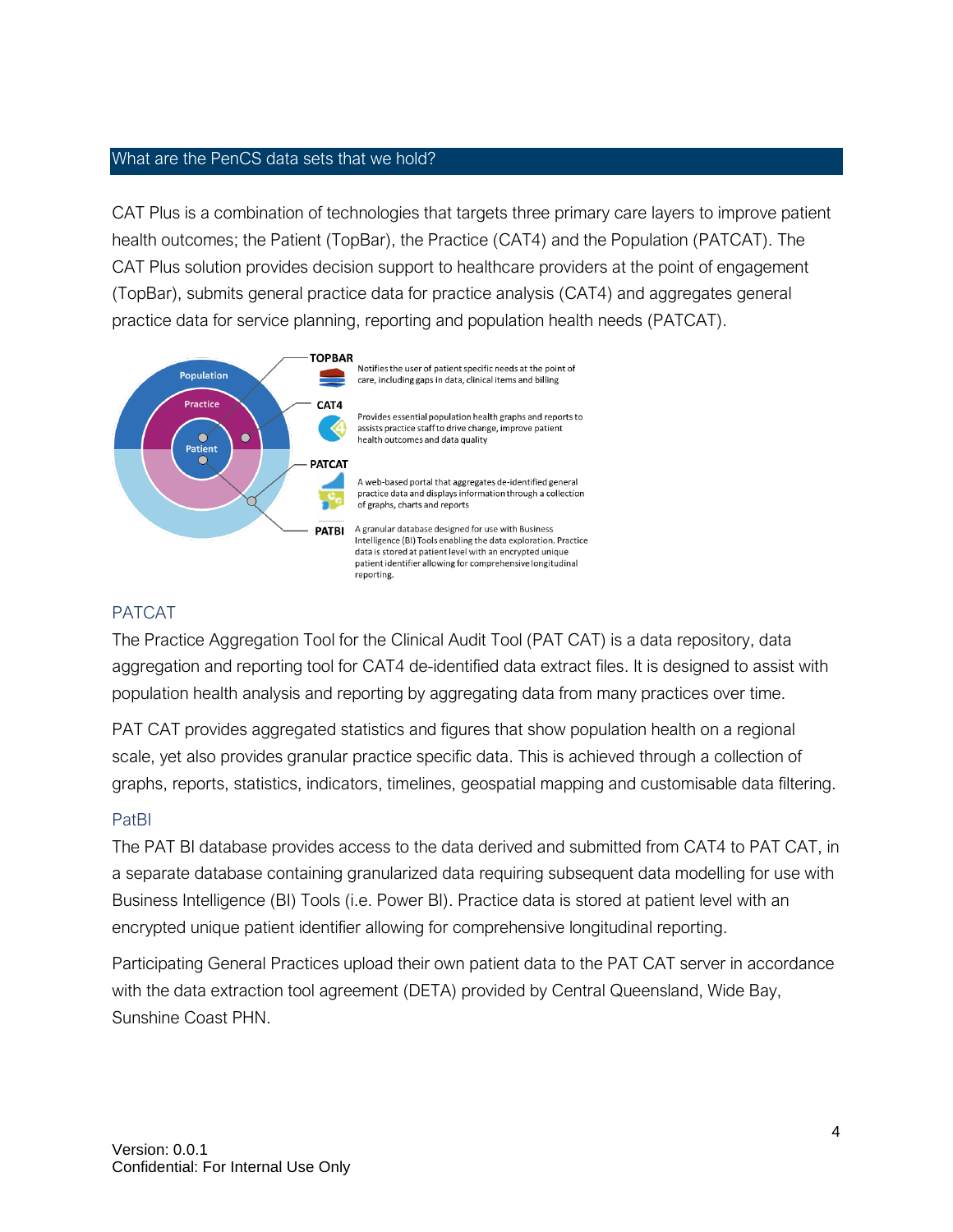## <span id="page-4-0"></span>Description of the data:

Data is received to the PHN in an encrypted csv file. The dataset includes a range of fields from the patient files pertaining to demographic, coded diagnosis, medications and clinical measures and results. For a full listing of the types of data available and specifics about field type pulled from specific practice software please see [https://help.pencs.com.au/display/ds/PATCAT+USER+GUIDE.](https://help.pencs.com.au/display/ds/PATCAT+USER+GUIDE)

For information about how the data is handled and contacts of the current Data Custodian and Data Steward/s please see the PHN Data Registry: Record DAT-105.

Data flows and system diagram:

<span id="page-4-1"></span>

**CURRENT STATE - Benchmark Reporting** 

### <span id="page-4-2"></span>Component 1: Data Description

| What data are  | The PATCAT database contains de-identified patient data collected from      |  |  |
|----------------|-----------------------------------------------------------------------------|--|--|
| we talking     | participating General Practices. A complete listing of associated data and  |  |  |
| about?         | reports available through PATCAT can be found here:                         |  |  |
| Provide high   | https://help.pencs.com.au/display/ds/PATCAT+USER+GUIDE                      |  |  |
| level details. |                                                                             |  |  |
|                | The PatBI database contains a granularized subset of the extracted practice |  |  |
|                | data. Details on the fields available through PatBI can be found here:      |  |  |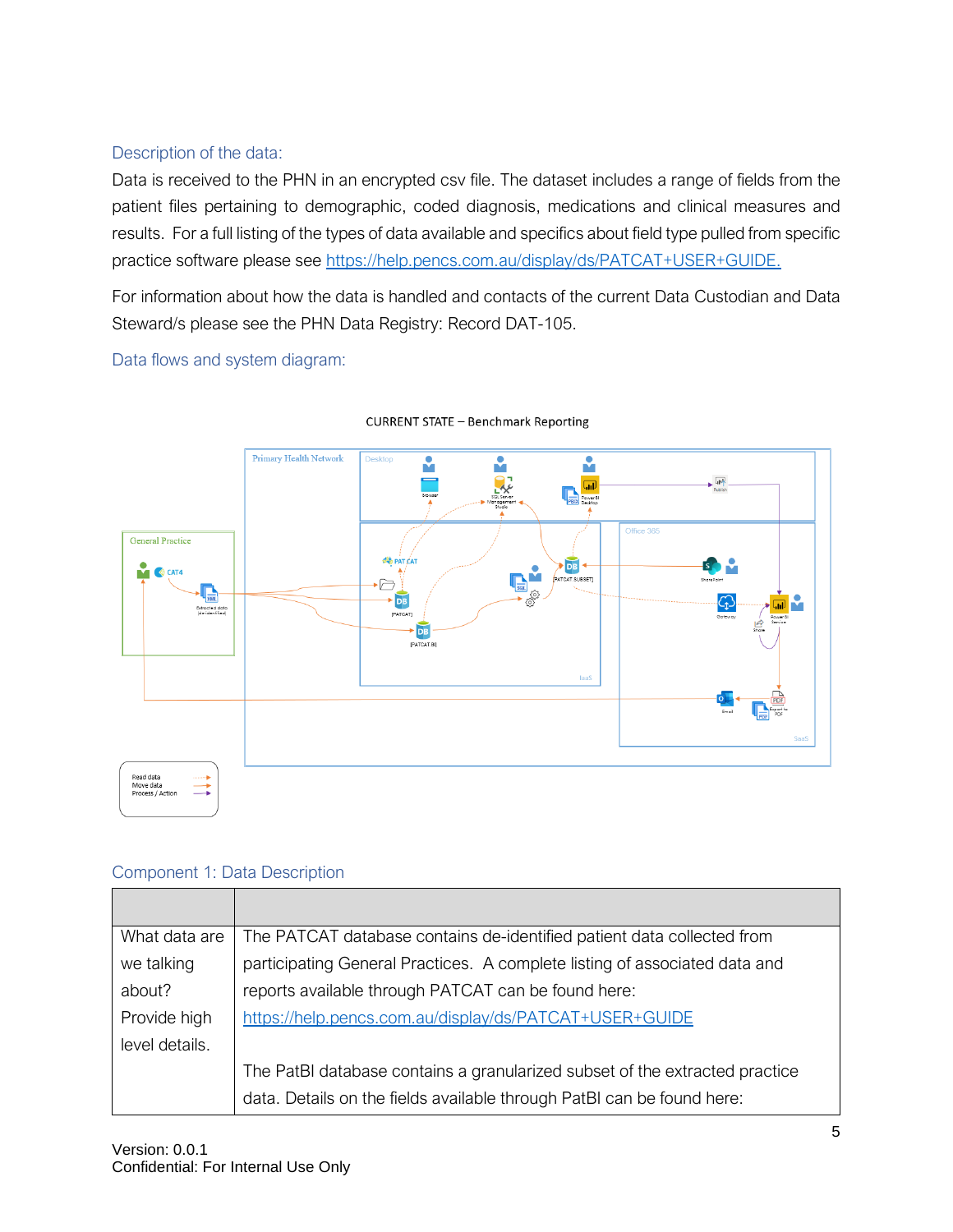|                                                                                                       | PatBI_Schemas                                                                                                                                                                                                |                                                                                                                                                                                                                                                                                                                                                                  |  |
|-------------------------------------------------------------------------------------------------------|--------------------------------------------------------------------------------------------------------------------------------------------------------------------------------------------------------------|------------------------------------------------------------------------------------------------------------------------------------------------------------------------------------------------------------------------------------------------------------------------------------------------------------------------------------------------------------------|--|
|                                                                                                       | Apart from being able to identify General Practices, all extracted patient data<br>from each participating General Practice has been de-identified using an<br>encrypted Statistical Linkage Key 581 cluster |                                                                                                                                                                                                                                                                                                                                                                  |  |
| Provide a<br>diagrammatic<br>al view of how<br>the data is<br>obtained and<br>where it is<br>going to | The CAT4 scheduler runs in<br>the background at the<br>practice and once a month<br>will encrypt the practice data<br>and securely transfer it the<br>PATCAT server which resides<br>in a secure environment | Translation of individual data files in the database which the PHN<br>uses to prepare practice reports<br>PATCAT<br><b>Database</b><br>Server<br>Encrypted /<br><b>Secure File</b><br><b>DATA GOVERNANCE</b><br><b>RESTRICTED ACCESS</b><br><b>Transfer</b><br>RESTRICTED PASSWORD PROTECTED ACCESS<br>.xml<br><b>ANALYSIS</b>                                   |  |
| For each<br>individual data                                                                           | Environm<br>ent                                                                                                                                                                                              | People                                                                                                                                                                                                                                                                                                                                                           |  |
| environment,                                                                                          |                                                                                                                                                                                                              |                                                                                                                                                                                                                                                                                                                                                                  |  |
| capture                                                                                               | <b>General</b><br><b>Practice</b>                                                                                                                                                                            | <b>Practice Staff</b> (i.e. General Practitioner, Nurse [Practitioner], Admin                                                                                                                                                                                                                                                                                    |  |
| details of the                                                                                        |                                                                                                                                                                                                              | staff). Specific aggregated data summary reports will be provided to the<br>practice for the purposes of Continuous Quality Improvement (CQI).                                                                                                                                                                                                                   |  |
| following:                                                                                            |                                                                                                                                                                                                              |                                                                                                                                                                                                                                                                                                                                                                  |  |
| people<br>1.                                                                                          | PenCS<br>Develope                                                                                                                                                                                            | Developers from PenCS will have restricted access to the PenCS SQL<br>servers PHNDB01P, PHNDB02P & and web server PHNWEB01P for                                                                                                                                                                                                                                  |  |
|                                                                                                       | rs                                                                                                                                                                                                           | software upgrade purposes only. Should a developer require access to                                                                                                                                                                                                                                                                                             |  |
|                                                                                                       |                                                                                                                                                                                                              | the servers for either software maintenance or upgrades, a service                                                                                                                                                                                                                                                                                               |  |
|                                                                                                       |                                                                                                                                                                                                              | request ticket is logged with Reliance PC's Digital Technology Solutions                                                                                                                                                                                                                                                                                         |  |
|                                                                                                       |                                                                                                                                                                                                              | (DTS), requesting the PenCS Developer have access to the servers.                                                                                                                                                                                                                                                                                                |  |
|                                                                                                       |                                                                                                                                                                                                              | Once the service has been completed all access to the developer is                                                                                                                                                                                                                                                                                               |  |
|                                                                                                       |                                                                                                                                                                                                              |                                                                                                                                                                                                                                                                                                                                                                  |  |
|                                                                                                       |                                                                                                                                                                                                              |                                                                                                                                                                                                                                                                                                                                                                  |  |
|                                                                                                       |                                                                                                                                                                                                              |                                                                                                                                                                                                                                                                                                                                                                  |  |
|                                                                                                       |                                                                                                                                                                                                              | • Coordinator- Health Planning and Intelligence Team                                                                                                                                                                                                                                                                                                             |  |
|                                                                                                       |                                                                                                                                                                                                              |                                                                                                                                                                                                                                                                                                                                                                  |  |
|                                                                                                       |                                                                                                                                                                                                              |                                                                                                                                                                                                                                                                                                                                                                  |  |
|                                                                                                       |                                                                                                                                                                                                              |                                                                                                                                                                                                                                                                                                                                                                  |  |
|                                                                                                       | <b>CQWBS</b><br><b>C PHN</b>                                                                                                                                                                                 | removed, until the next request.<br>The following CQWBSCPHN roles oversee the management of the<br>PenCS contract and General Practice engagement:<br>• IT Manager -IT Team<br>• Data Analyst - Health Planning and Intelligence Team<br>The following CQWBSCPHN roles will have restricted access to the<br>PATCAT Graphical User Interface (GUI) available at: |  |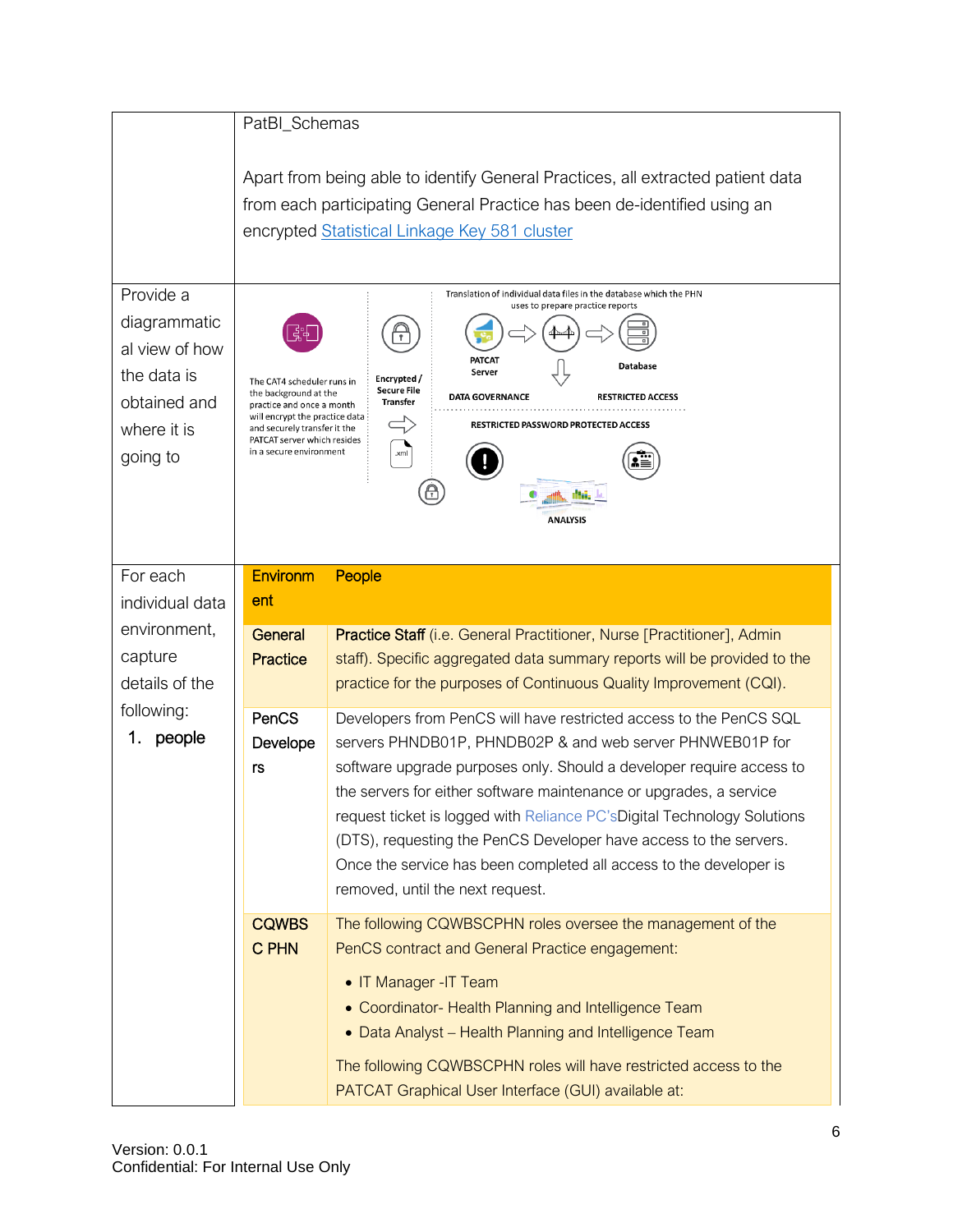|    |                                  |                                                                                                                                                                                                                                                                                                                                                                                                                                                                                                                                                                                                                                                                                                                                                      | https://patcat.ourphn.org.au/Account/Login.aspx?ReturnUrl=%2fAccount                                                                                                                                                                                                                                                                                                                       |
|----|----------------------------------|------------------------------------------------------------------------------------------------------------------------------------------------------------------------------------------------------------------------------------------------------------------------------------------------------------------------------------------------------------------------------------------------------------------------------------------------------------------------------------------------------------------------------------------------------------------------------------------------------------------------------------------------------------------------------------------------------------------------------------------------------|--------------------------------------------------------------------------------------------------------------------------------------------------------------------------------------------------------------------------------------------------------------------------------------------------------------------------------------------------------------------------------------------|
|    |                                  |                                                                                                                                                                                                                                                                                                                                                                                                                                                                                                                                                                                                                                                                                                                                                      | %2fMainform.aspx and to the administration portal:                                                                                                                                                                                                                                                                                                                                         |
|    |                                  |                                                                                                                                                                                                                                                                                                                                                                                                                                                                                                                                                                                                                                                                                                                                                      | https://users.pencs.com.au/                                                                                                                                                                                                                                                                                                                                                                |
|    |                                  |                                                                                                                                                                                                                                                                                                                                                                                                                                                                                                                                                                                                                                                                                                                                                      |                                                                                                                                                                                                                                                                                                                                                                                            |
|    |                                  |                                                                                                                                                                                                                                                                                                                                                                                                                                                                                                                                                                                                                                                                                                                                                      | • Senior Manager - Primary Health Care Team                                                                                                                                                                                                                                                                                                                                                |
|    |                                  |                                                                                                                                                                                                                                                                                                                                                                                                                                                                                                                                                                                                                                                                                                                                                      | • Senior Manager - Primary Health Care Team                                                                                                                                                                                                                                                                                                                                                |
|    |                                  |                                                                                                                                                                                                                                                                                                                                                                                                                                                                                                                                                                                                                                                                                                                                                      | • Primary Health Care Support Officers - Primary Health Care Team                                                                                                                                                                                                                                                                                                                          |
|    |                                  |                                                                                                                                                                                                                                                                                                                                                                                                                                                                                                                                                                                                                                                                                                                                                      | • Primary Health Care and Commissioned Services Manager- Health                                                                                                                                                                                                                                                                                                                            |
|    |                                  |                                                                                                                                                                                                                                                                                                                                                                                                                                                                                                                                                                                                                                                                                                                                                      | Planning and Intelligence Team                                                                                                                                                                                                                                                                                                                                                             |
|    |                                  |                                                                                                                                                                                                                                                                                                                                                                                                                                                                                                                                                                                                                                                                                                                                                      | • Primary Health Care and Commissioned Services Coordinator-                                                                                                                                                                                                                                                                                                                               |
|    |                                  |                                                                                                                                                                                                                                                                                                                                                                                                                                                                                                                                                                                                                                                                                                                                                      | Health Planning and Intelligence Team                                                                                                                                                                                                                                                                                                                                                      |
|    |                                  |                                                                                                                                                                                                                                                                                                                                                                                                                                                                                                                                                                                                                                                                                                                                                      | • Data Custodian                                                                                                                                                                                                                                                                                                                                                                           |
|    |                                  | <b>Reliance</b>                                                                                                                                                                                                                                                                                                                                                                                                                                                                                                                                                                                                                                                                                                                                      | Administrator will have access (through an approved Privileged Access                                                                                                                                                                                                                                                                                                                      |
|    |                                  | <b>PC</b>                                                                                                                                                                                                                                                                                                                                                                                                                                                                                                                                                                                                                                                                                                                                            | Account) to the PATBI and PATCAT servers for maintenance purposes                                                                                                                                                                                                                                                                                                                          |
|    |                                  |                                                                                                                                                                                                                                                                                                                                                                                                                                                                                                                                                                                                                                                                                                                                                      | only. These are hosted by Tech Data who hold Provision of Cloud and                                                                                                                                                                                                                                                                                                                        |
|    |                                  |                                                                                                                                                                                                                                                                                                                                                                                                                                                                                                                                                                                                                                                                                                                                                      | Managed Hosting solutions including network infrastructure and secure                                                                                                                                                                                                                                                                                                                      |
|    |                                  |                                                                                                                                                                                                                                                                                                                                                                                                                                                                                                                                                                                                                                                                                                                                                      | data centre facilities for Government and Enterprise customers as                                                                                                                                                                                                                                                                                                                          |
|    |                                  |                                                                                                                                                                                                                                                                                                                                                                                                                                                                                                                                                                                                                                                                                                                                                      | identified in the Statement of Applicability ISO27001-2013 20191118                                                                                                                                                                                                                                                                                                                        |
|    |                                  |                                                                                                                                                                                                                                                                                                                                                                                                                                                                                                                                                                                                                                                                                                                                                      | dated 18/11/2019.                                                                                                                                                                                                                                                                                                                                                                          |
|    |                                  |                                                                                                                                                                                                                                                                                                                                                                                                                                                                                                                                                                                                                                                                                                                                                      | Certificate held on file.                                                                                                                                                                                                                                                                                                                                                                  |
|    |                                  |                                                                                                                                                                                                                                                                                                                                                                                                                                                                                                                                                                                                                                                                                                                                                      | https://www.techdata.com/corp_assets/documents/legal/TechData-                                                                                                                                                                                                                                                                                                                             |
|    |                                  |                                                                                                                                                                                                                                                                                                                                                                                                                                                                                                                                                                                                                                                                                                                                                      | <b>APAC-PrivacyPolicy.pdf</b>                                                                                                                                                                                                                                                                                                                                                              |
|    |                                  |                                                                                                                                                                                                                                                                                                                                                                                                                                                                                                                                                                                                                                                                                                                                                      |                                                                                                                                                                                                                                                                                                                                                                                            |
| 2. | other<br>data                    |                                                                                                                                                                                                                                                                                                                                                                                                                                                                                                                                                                                                                                                                                                                                                      | CQWBSCPHN's CRM Data is used to provide analytical context, track Plan Do<br>Study Act status for related to CQI activities, as well as monitor practice status<br>related to various interventions and program enrolment (i.e. PIP-QI)                                                                                                                                                    |
| 3. | infrastruc<br>ture               | De-identified patient data is extracted from participating General Practices on a<br>quarterly basis. The timing of the extraction is aligned with the PIPQI reporting<br>cycle and orchestrated by PHN staff through the administration portal (refer to<br>URL above). The extracted General Practice data is redirected to the hosted<br>secure ISO27001 certified environment. In return to providing the quarterly<br>extracts, each General Practice will be provided with a report (either in person,<br>through video conferencing, mail attachment or direct power BI user account<br>access) on a quarterly basis – dependent on the engagement level – developed<br>by the Primary Health Care and Health Planning and Intelligence Team. |                                                                                                                                                                                                                                                                                                                                                                                            |
| 4. | governan<br>ce<br>structure<br>s | Custodian                                                                                                                                                                                                                                                                                                                                                                                                                                                                                                                                                                                                                                                                                                                                            | In addition to managing the practice's enrolment into the data extraction /<br>sharing program, CQWBSCPHN staff that require access to the PenCS<br>environment (i.e. either to manage practices through the administration portal or<br>for analysis purposes through the PATCAT Graphical User Interface) and<br>application form must be completed and reviewed by both the Steward and |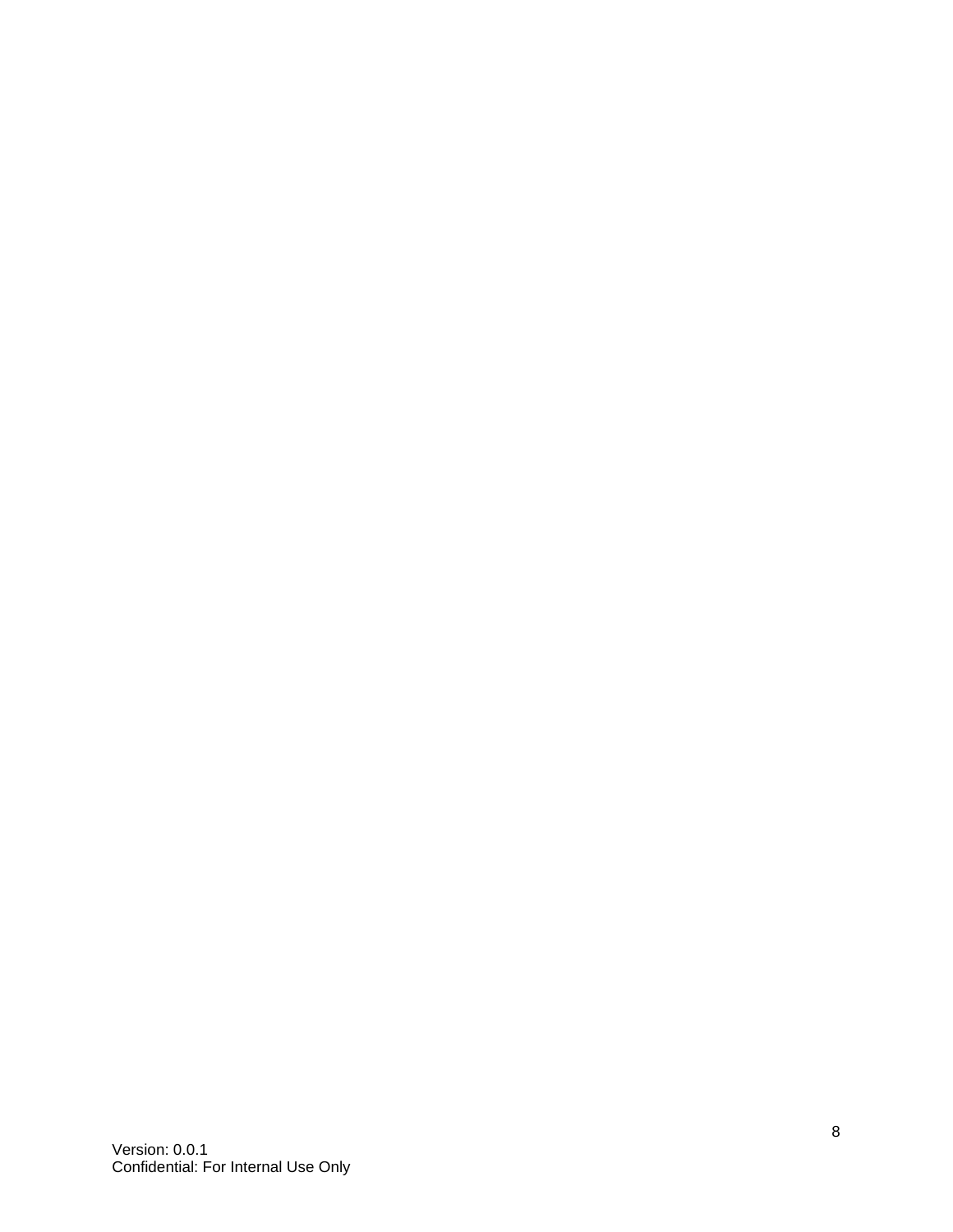# <span id="page-8-0"></span>Component 2: Understand your legal responsibilities

| With regard to the Privacy<br>Act, the key questions are:<br>1. is the data personal<br>information or de-<br>identified data?                                                                                                                                                  | The collected data is administrative in nature and is<br>completely de-identified. Each entry in the database is<br>associated with a uniquely encrypted un-identifiable code<br>specific for each practice's monthly extract.                                                                                                                                                                                                                                                                                                                                                                                                                                                                                                                                                                                                                                                                                                                                                                                                                                                                                                                                                                                                                                                                     |
|---------------------------------------------------------------------------------------------------------------------------------------------------------------------------------------------------------------------------------------------------------------------------------|----------------------------------------------------------------------------------------------------------------------------------------------------------------------------------------------------------------------------------------------------------------------------------------------------------------------------------------------------------------------------------------------------------------------------------------------------------------------------------------------------------------------------------------------------------------------------------------------------------------------------------------------------------------------------------------------------------------------------------------------------------------------------------------------------------------------------------------------------------------------------------------------------------------------------------------------------------------------------------------------------------------------------------------------------------------------------------------------------------------------------------------------------------------------------------------------------------------------------------------------------------------------------------------------------|
| if it is de-identified data,<br>2.<br>what controls need to be<br>in place to maintain this<br>status?                                                                                                                                                                          | To maintain its de-identified status, the data set should<br>suppress values in combination and associated with the<br>following fields: Indigenous Status, Age and geographical<br>region                                                                                                                                                                                                                                                                                                                                                                                                                                                                                                                                                                                                                                                                                                                                                                                                                                                                                                                                                                                                                                                                                                         |
| In relation to "Do privacy<br>obligations still apply to de-<br>identified data?", you need to<br>identify and document how a<br>data custodian should<br>manage such a risk, while<br>still using de-identified data<br>in the ways that it is legally<br>permitted to use it? | As per the definition of personal information (above), the data<br>collected from General Practice, using the PenCS extraction<br>software, does not contain any personal information. Any<br>information which could be considered as personal, is only<br>collected at a location level; and given the number of records<br>per location (small practice: < 200 patients, large practice:<br>>50,000), the ability to identify an individual is extremely<br>remote.<br>Analyses resulting in patient numbers less than 5 are<br>supressed and as such are either replaced with "NA" referring<br>to "Not Available", or excluded from the analysis all together.<br>The following link refers to the types of reports that can be<br>generated based on the fields that are collected from the<br>General Practice's clinical information system.<br>In addition to the above, the following foot notes are included<br>in reports that are generated for external consultation:<br>Disclaimer: CQWBSCPHN is not responsible for the accuracy<br>of the data. Please seek permission from CQWBSCPHN prior<br>to sharing or publishing.<br>Note: For privacy preservation reasons, the general practice<br>data results have been supressed in cases where there are<br>less than 5 data points. |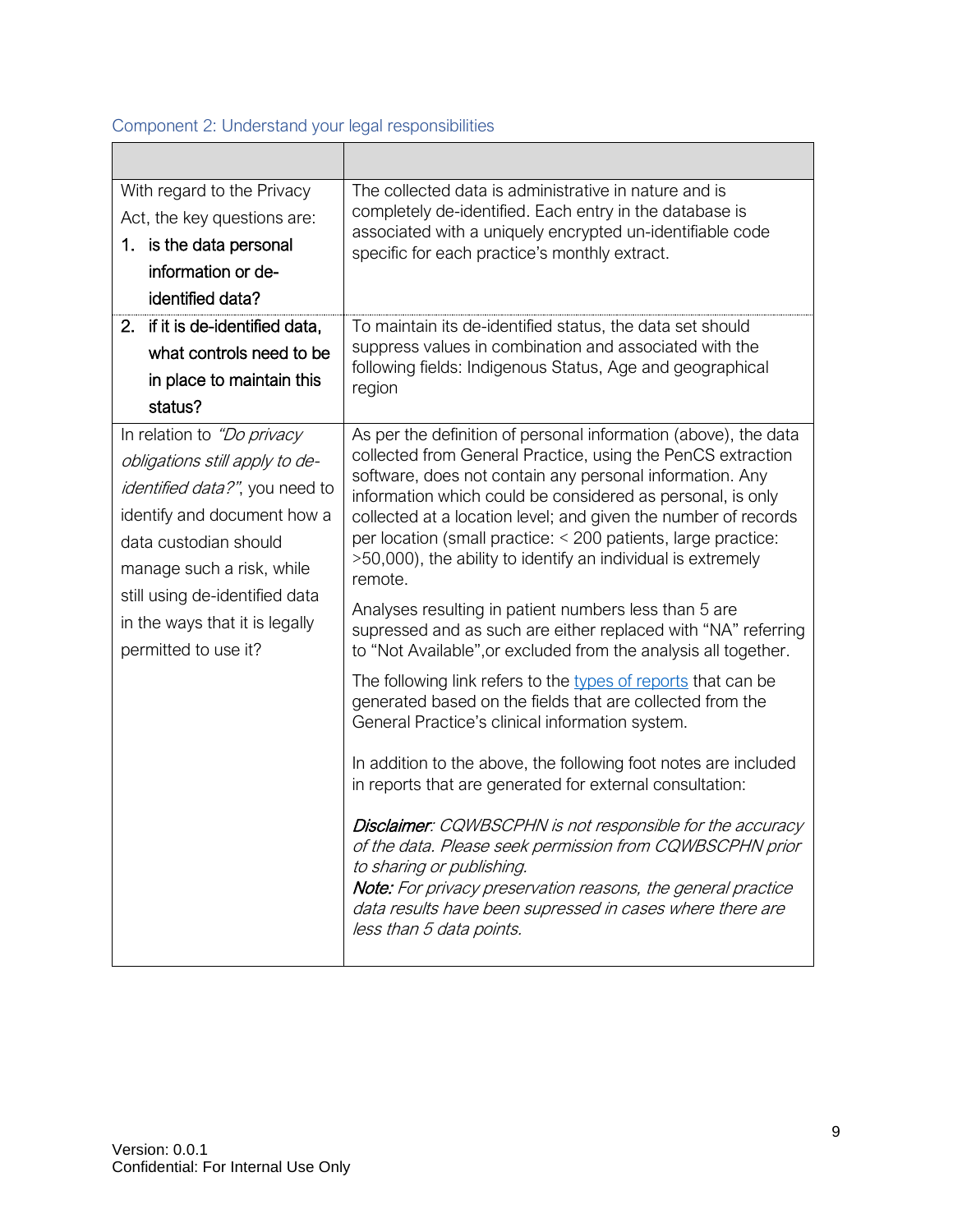## <span id="page-9-0"></span>Component 3: Know your data

 $\blacksquare$ 

| Conduct a high-level<br>examination of your data,<br>focussing on the data<br>type, features, and<br>properties. This involves:<br>Data subjects:<br>1. | De-identified patient data is extracted from participating General<br>Practices on a quarterly basis. The timing of the extraction is aligned<br>with the PIP QI reporting cycle and orchestrated by PHN staff<br>through the administration portal (refer to URL above). The extracted<br>General Practice data is redirected to Reliance PC's secure<br>ISO27001 certified environment. In return to providing the monthly<br>extracts, each General Practice will be provided with a report (either<br>in person, through video conferencing or email attachment) on a<br>quarterly basis – dependent on the engagement level – developed by<br>the Primary Health Care and Health Planning and Intelligence Team.                                                                                                                                                                                                                                                                                                                                                      |
|---------------------------------------------------------------------------------------------------------------------------------------------------------|----------------------------------------------------------------------------------------------------------------------------------------------------------------------------------------------------------------------------------------------------------------------------------------------------------------------------------------------------------------------------------------------------------------------------------------------------------------------------------------------------------------------------------------------------------------------------------------------------------------------------------------------------------------------------------------------------------------------------------------------------------------------------------------------------------------------------------------------------------------------------------------------------------------------------------------------------------------------------------------------------------------------------------------------------------------------------|
| 2.<br>Data type:                                                                                                                                        | Information Flow:                                                                                                                                                                                                                                                                                                                                                                                                                                                                                                                                                                                                                                                                                                                                                                                                                                                                                                                                                                                                                                                          |
|                                                                                                                                                         | Patient information is collected at the time of consult (or sometimes<br>after) by General Practice staff members that are part of the patient's<br>health management team. General Practices that choose to<br>participate in the PHN's data sharing program or the<br>Commonwealth's Department of Health Practice Incentive Payment<br>Program for Quality Improvement (PIP-QI), agree to have their de-<br>identified patient data extracted to the PenCS servers on a monthly<br>basis. The extraction is orchestrated by the CAT4 software, provided<br>to each general practice by the PHN. Each month the extraction file<br>(in the form of an .xml) is generated, compressed, encrypted and<br>sent to the PATCAT server using secure https transfer protocol. As<br>the files from participating General Practices are received within<br>Reliance PC's secure ISO27001 environment, the files are de-<br>compressed and converted to Structured Query Language (SQL)<br>enabling the encrypted, de-identified patient data to be entered into<br>the database. |
|                                                                                                                                                         | Once in Reliance PC's hosted secure environment, only approved<br>and authenticated PHN and Reliance PC's administrator will have<br>access to the data, each of which undergo appropriate security<br>awareness training, for the purposes of reporting and server<br>maintenance, respectively.                                                                                                                                                                                                                                                                                                                                                                                                                                                                                                                                                                                                                                                                                                                                                                          |
| Variable types:<br>3.                                                                                                                                   | As each clinical information system installed at the different General<br>Practices is unique, please refer to the following mapping link, which<br>identifies the fields that are collected from each software system.                                                                                                                                                                                                                                                                                                                                                                                                                                                                                                                                                                                                                                                                                                                                                                                                                                                    |
|                                                                                                                                                         | General Practices submitting data share a de-identified Clinical<br>Audit Tool extract. These practices are able to view their extract<br>(i.e. to see the contents) at any time by opening the CAT4<br>application at their practice, by selecting an extract and choosing<br>'De-identify Dataset' from the Tools menu as described in<br>https://help.pencs.com.au/display/CG/De-identify+Dataset                                                                                                                                                                                                                                                                                                                                                                                                                                                                                                                                                                                                                                                                       |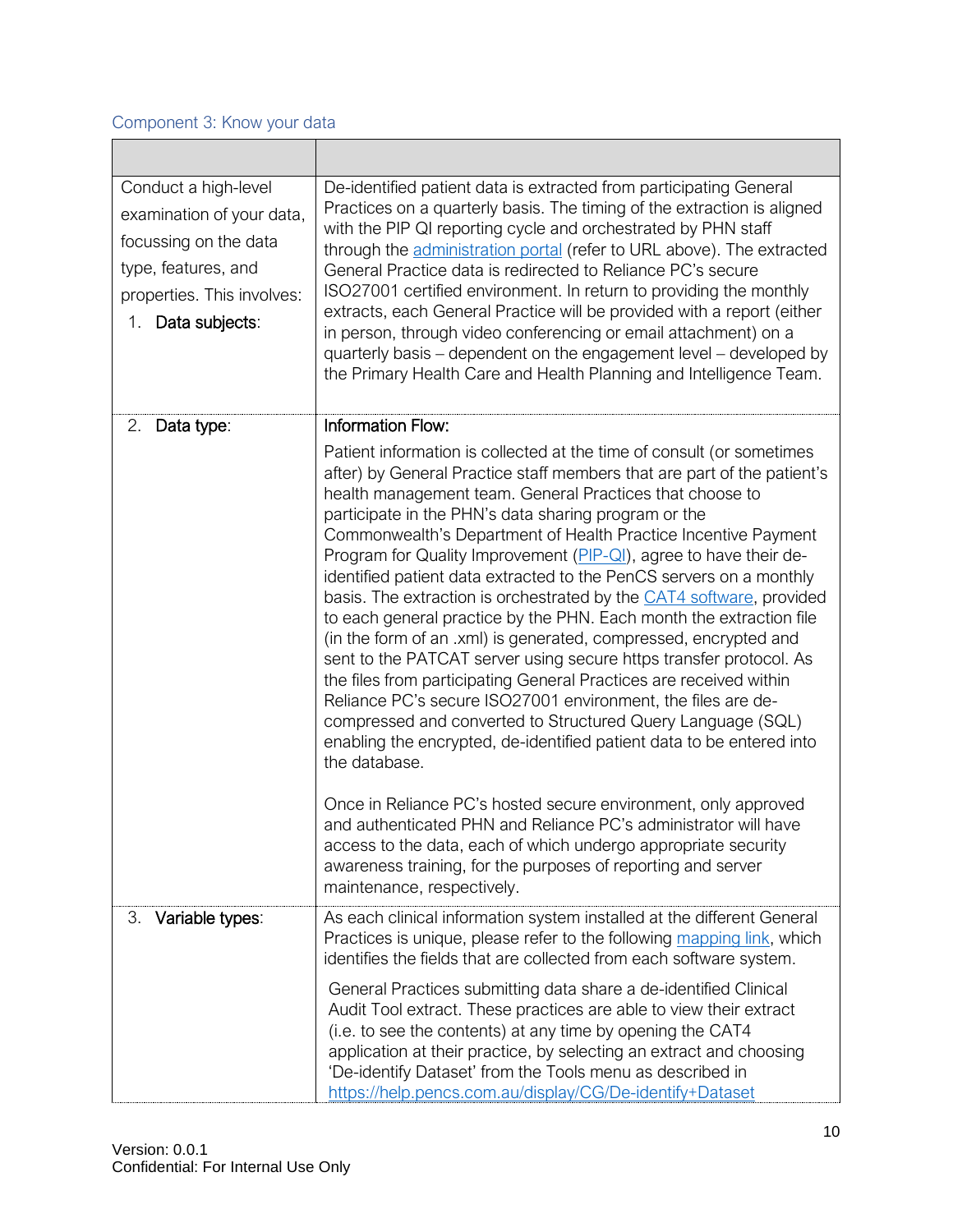|                           | Additional information about what is extracted can be accessed at                                                                                                                                                                                                                                                                                                                                                                                                                                                 |
|---------------------------|-------------------------------------------------------------------------------------------------------------------------------------------------------------------------------------------------------------------------------------------------------------------------------------------------------------------------------------------------------------------------------------------------------------------------------------------------------------------------------------------------------------------|
|                           | https://help.pencs.com.au/display/ADM                                                                                                                                                                                                                                                                                                                                                                                                                                                                             |
| Dataset properties:<br>4. | De-identification of patient data                                                                                                                                                                                                                                                                                                                                                                                                                                                                                 |
|                           | CAT4's Filtering and Anonymisation Tool (Fat Cat) is used at the<br>General Practice to de-identify the data extracts and to "certify" the<br>extract as de-identified. Only "Fat Cat certified" extracts are<br>uploaded to the PHN Aggregation Tool (Pat Cat) – non-certified<br>extracts are rejected.                                                                                                                                                                                                         |
|                           | The Fat Cat tool creates a .dat file (discussed below) and a de-<br>identified data file in an XML format which CAT4 subsequently<br>compresses and sends to Pat Cat servers locations as per hosting<br>arrangements with Reliance PC. The data transfer process uses a<br>secure https webservice to send the compressed XML file with the<br>General Practices (sender organisation) credentials. This needs to be<br>initiated from within CAT4 by a logged-in user of the participating<br>General Practice. |
|                           | The Pat Cat tool, installed on the Pat Cat server at Reliance PC, is<br>configured to only receive compressed XML files that are de-<br>identified and have been through the Fat Cat process. The transfer<br>process confirms the sender organisation's credentials and will only<br>accept a file from an organisation that is linked to Pat Cat.                                                                                                                                                               |
|                           | Note: The .dat file always remains at the practice and DOES NOT get<br>sent to Pat Cat.                                                                                                                                                                                                                                                                                                                                                                                                                           |
|                           | Identifiable data remains at the General Practice:                                                                                                                                                                                                                                                                                                                                                                                                                                                                |
|                           | The .dat file generated through the extraction process by Fat Cat<br>enables the practice staff to work with identifiable data within CAT4.<br>Within Pat Cat the data is de-identified                                                                                                                                                                                                                                                                                                                           |
|                           | Dataset size:                                                                                                                                                                                                                                                                                                                                                                                                                                                                                                     |
|                           | The datasets collected from each participating practice will continue<br>to increase in size in an exponential manner as each monthly extract<br>is a cumulative extraction of information added on to the previous<br>months extract.                                                                                                                                                                                                                                                                            |
|                           | Dataset retention:                                                                                                                                                                                                                                                                                                                                                                                                                                                                                                |
|                           | Neither a retention policy nor a destruction schedule is currently in<br>place, however section 4.4.2 of the Data Sharing Agreement<br>stipulates that the data will be retained upon until the termination of<br>the contract with General Practice                                                                                                                                                                                                                                                              |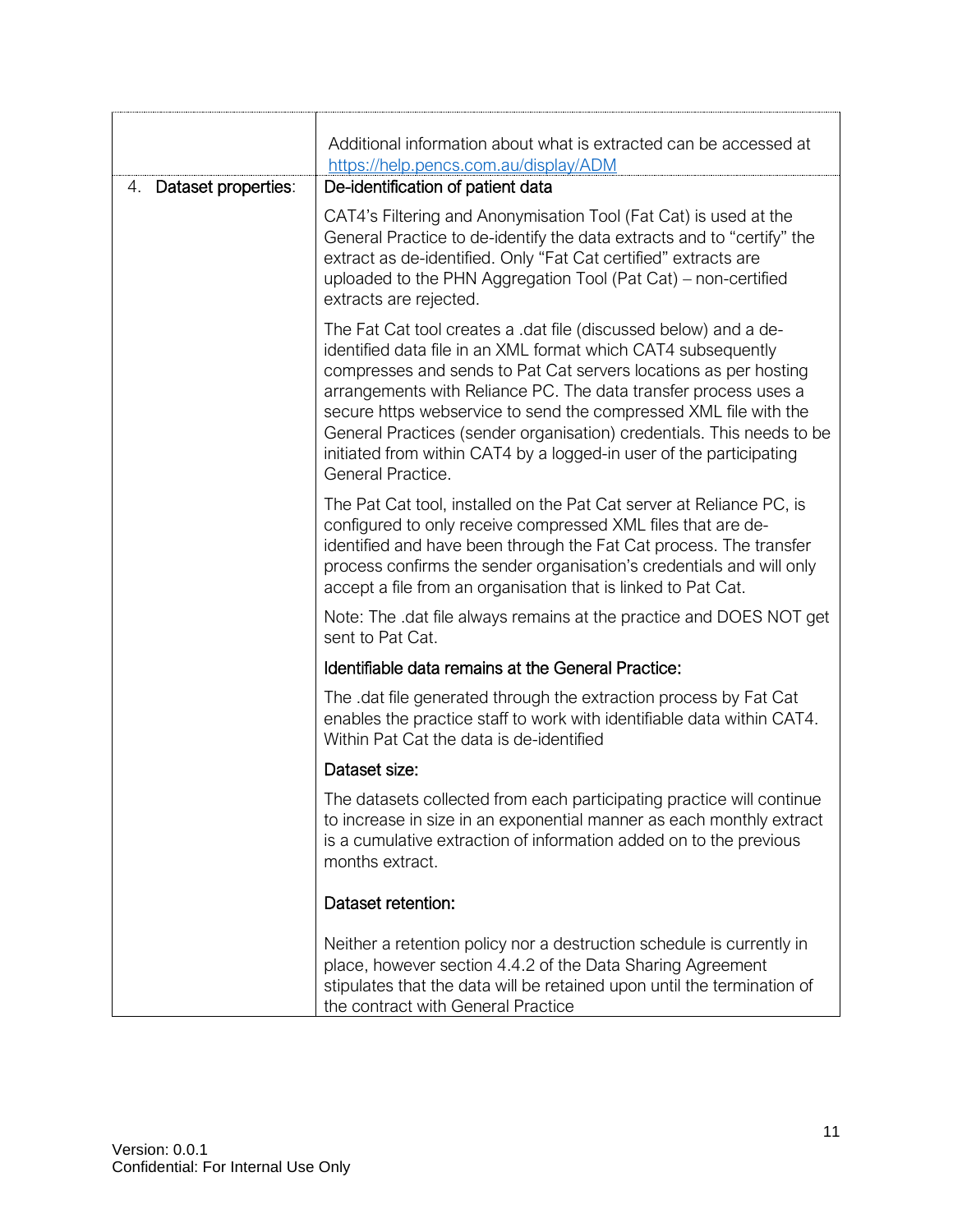| The data itself can have                                                     | On their own, the following fields could be considered sensitive:                                                                                                                                                                                                                                                                                                                                                                     |
|------------------------------------------------------------------------------|---------------------------------------------------------------------------------------------------------------------------------------------------------------------------------------------------------------------------------------------------------------------------------------------------------------------------------------------------------------------------------------------------------------------------------------|
| properties that make the                                                     | Indigenous Status and Age                                                                                                                                                                                                                                                                                                                                                                                                             |
| data situation more or                                                       | Chronic conditions, medication prescription and pathology results in                                                                                                                                                                                                                                                                                                                                                                  |
| less sensitive. Three                                                        | combination with the above may also be considered sensitive.                                                                                                                                                                                                                                                                                                                                                                          |
| questions capture the                                                        |                                                                                                                                                                                                                                                                                                                                                                                                                                       |
| main points here:                                                            |                                                                                                                                                                                                                                                                                                                                                                                                                                       |
| 1. Are some of the<br>variables sensitive?                                   |                                                                                                                                                                                                                                                                                                                                                                                                                                       |
| Are the data about a<br>2.<br>vulnerable<br>population?                      | No. The data only pertains to a subset of the population that is<br>seeking clinical consultation and chronic disease management. This<br>population as a whole is not considered to be a vulnerable population                                                                                                                                                                                                                       |
| Are the data about a<br>3.<br>sensitive topic?                               | No. The data is collected with regards to service utilisation and is in<br>line with gathering information to provide insights on the<br>management of patient health status while at the same time how to<br>improve the health system. On its own, the vast majority of the data<br>that is being collected are not sensitive as the all of the patients are<br>de-identified and aggregated in the context of the PATCAT database. |
| The properties of a                                                          | The quality of the data is dependent on how the data is both                                                                                                                                                                                                                                                                                                                                                                          |
| dataset can potentially                                                      | captured in the practice's clinical software.                                                                                                                                                                                                                                                                                                                                                                                         |
| increase or decrease                                                         | It is for this reason that the following disclaimer is added to our                                                                                                                                                                                                                                                                                                                                                                   |
| the risk of disclosure.                                                      | reports:                                                                                                                                                                                                                                                                                                                                                                                                                              |
| Relevant key data                                                            | <b>Disclaimer:</b> CQWBSCPHN is not responsible for the accuracy of the                                                                                                                                                                                                                                                                                                                                                               |
| properties that should                                                       | data. Please seek permission from CQWBSCPHN prior to sharing or                                                                                                                                                                                                                                                                                                                                                                       |
| be documented include:                                                       | publishing.                                                                                                                                                                                                                                                                                                                                                                                                                           |
| Data quality:<br>1.                                                          |                                                                                                                                                                                                                                                                                                                                                                                                                                       |
| Age of data:<br>2.                                                           | The project started collecting General Practice extracts in June<br>2014. Each quarterly practice extract contains the entire history<br>contain in the mapped fields. The age of the data will vary between<br>practices and will depend on the on how long the practice has been<br>in operation.                                                                                                                                   |
| 3.<br>Hierarchical data -<br>data about groups<br>as well as<br>individuals: | No hierarchical data apart from the practice name is being captured<br>in this dataset                                                                                                                                                                                                                                                                                                                                                |
| Time-stamped (or<br>4.<br>longitudinal) data:                                | The data currently collected from the PATCAT servers is conducted<br>through the GUI filter which returns a csv file. A series of dates can<br>be allied to these filters to obtain a longitudinal data set.                                                                                                                                                                                                                          |
| Population or<br>5.<br>sample data:                                          | Only patients from the community (a section of the population) who<br>are seeking clinical care are in this data set.                                                                                                                                                                                                                                                                                                                 |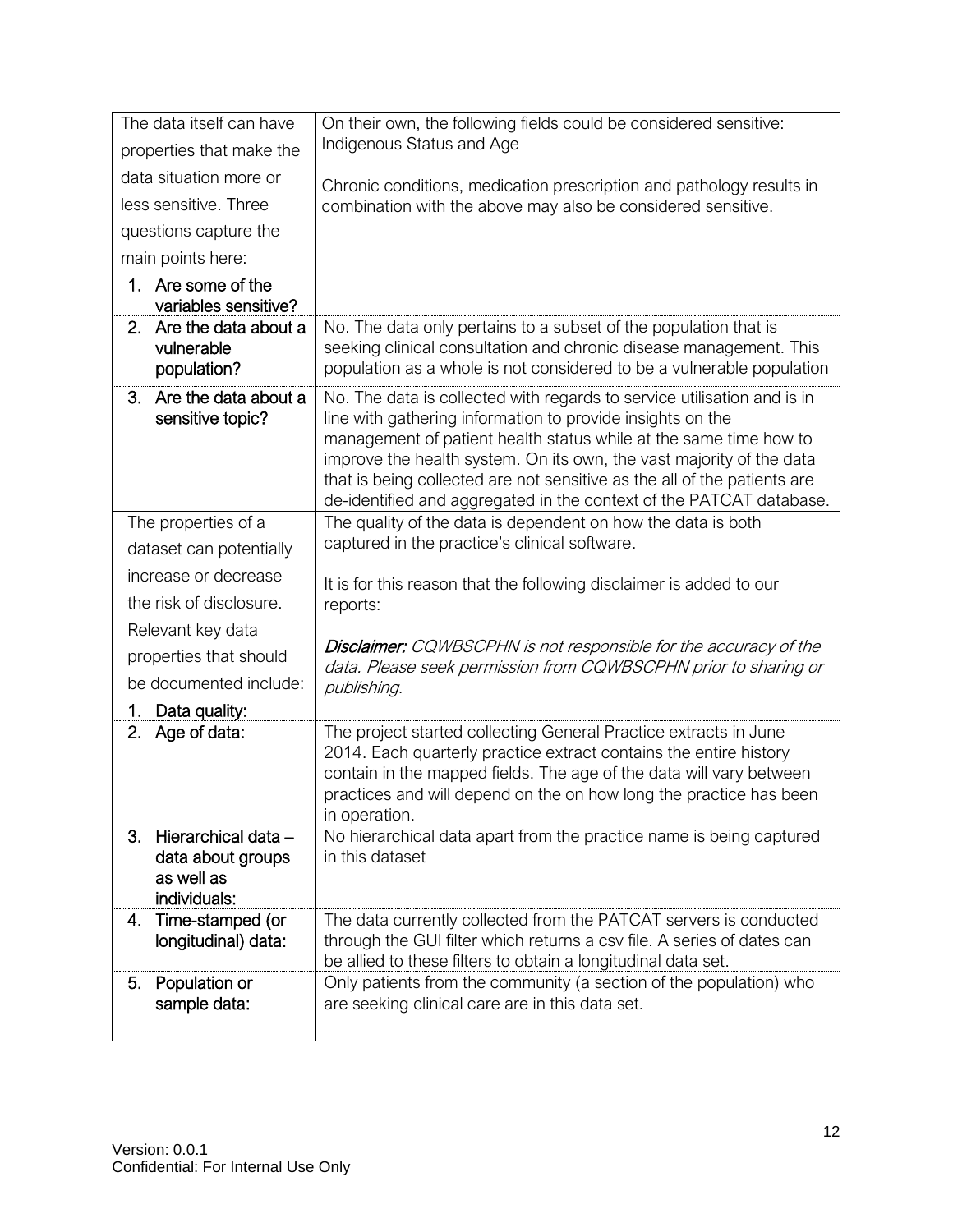## <span id="page-12-0"></span>Component 4: Understand the use case

| In determining the use case,<br>you need to understand<br>three things:<br>Why:<br>1. | Reasons for sharing the collected data through PenCS:<br>Evaluation / analysis<br>Progress reporting<br>Internal reports<br>$\bullet$<br>Publication for public consumption<br>$\bullet$                                                                                                                                                                                                                                                                                                                                                                                                                                                                                                |  |
|---------------------------------------------------------------------------------------|-----------------------------------------------------------------------------------------------------------------------------------------------------------------------------------------------------------------------------------------------------------------------------------------------------------------------------------------------------------------------------------------------------------------------------------------------------------------------------------------------------------------------------------------------------------------------------------------------------------------------------------------------------------------------------------------|--|
| Who<br>2.                                                                             | Collaborative partners (intervention development)<br>$\bullet$<br>Department of Health - for reporting purposes<br>Researcher(s) with ethically approved research<br>projects<br>CQWBSCPHN data custodian<br>CQWBSCPHN project officer                                                                                                                                                                                                                                                                                                                                                                                                                                                  |  |
| 3.<br>How                                                                             | CQWBSCPHN data technicians and analysts in the Health<br>Intelligence and Planning Team will access and use data<br>directly from the database presenting this information into<br>reports in Power BI for end users. Technicians also use<br>PATCAT access to validate queries.<br>The preference is for end users to access reports via Power<br>BI but non technicians from the Primary Health Care Team<br>and Health Planning and Intelligence Team can be access<br>and download from the PATCAT servers to CQWBSCPHN<br>through a secure, password protected web site. Once the<br>data is at CQWBSCPHN it is stored in a secure drive<br>accessible only to these team members. |  |
|                                                                                       |                                                                                                                                                                                                                                                                                                                                                                                                                                                                                                                                                                                                                                                                                         |  |
|                                                                                       | Access to the secure drives are set up by Reliance PC at the<br>request of Senior Mangers of the respective teams.                                                                                                                                                                                                                                                                                                                                                                                                                                                                                                                                                                      |  |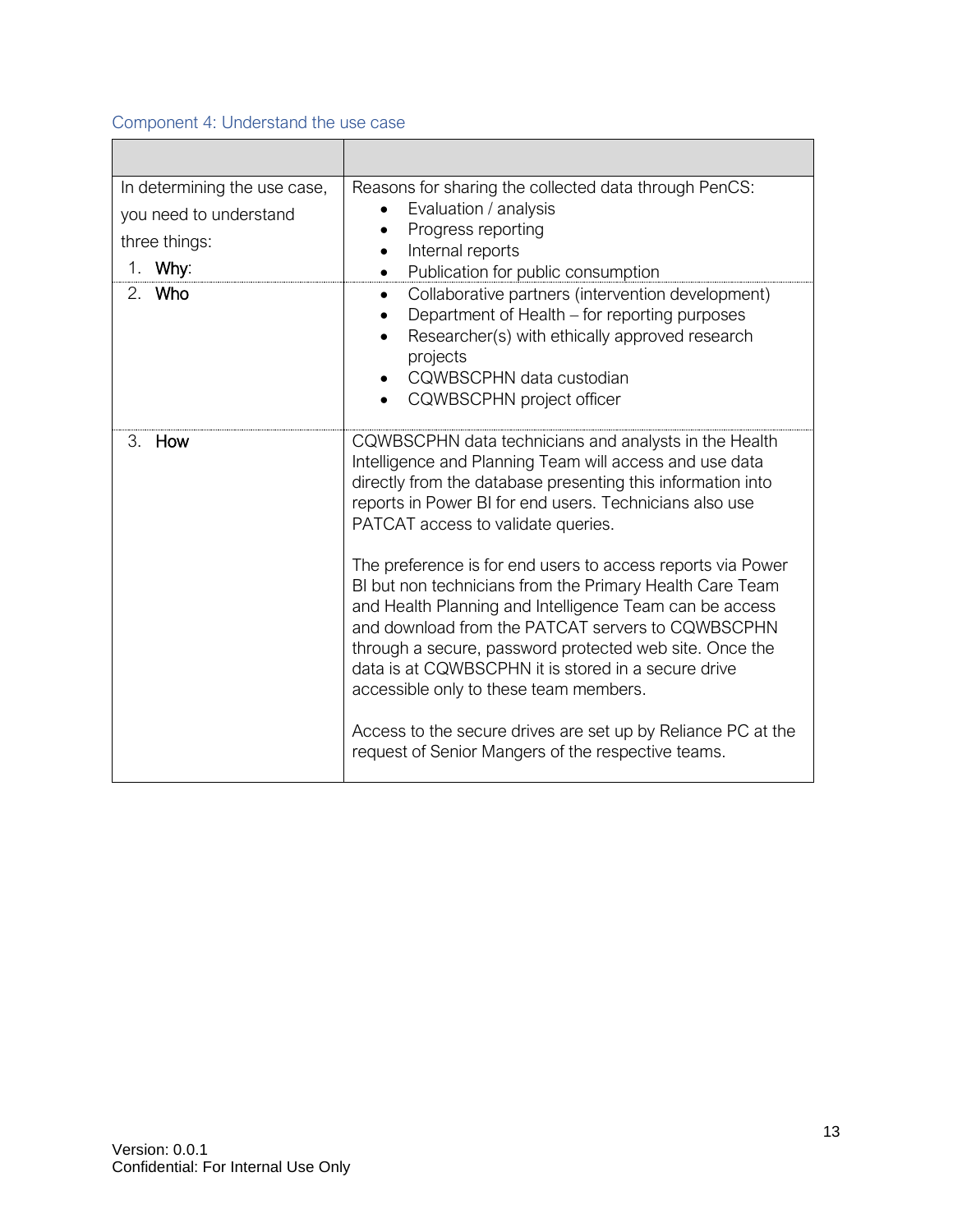## <span id="page-13-0"></span>Component 5: Meet your ethical obligations

| 1.<br>Consent | There is no third-party use of the data without the consent of<br>the General Practice. The General Practice assumes this<br>responsibility by signing the Data Sharing Agreement.                                                                                                                                                                                                                                                             |
|---------------|------------------------------------------------------------------------------------------------------------------------------------------------------------------------------------------------------------------------------------------------------------------------------------------------------------------------------------------------------------------------------------------------------------------------------------------------|
|               | The PenCS software platforms have been designed and<br>structured to ensure the safety, integrity and security of<br>patient data is compliant with the Privacy Act 1988, Privacy<br>Amendment Act 2012 and the Privacy Regulation 2013.                                                                                                                                                                                                       |
|               | All data leaving the general practices is de-identified and<br>filtered to exclude patients who have withdrawn their<br>permission for their data to be shared for population health<br>and reporting purposes.                                                                                                                                                                                                                                |
|               | Practices are encouraged to follow the RACGP guidelines on<br>privacy:                                                                                                                                                                                                                                                                                                                                                                         |
|               | "In general, a practice's quality improvement or clinical audit<br>activities for the purpose of seeking to improve the delivery of<br>a particular treatment or service would not be considered a<br>directly related secondary purpose for information use or<br>disclosure. In other words, it is likely the practice would need<br>to seek specific consent for this use of patients' health<br>information for clinical audit activities. |
|               | To ensure patients understand and have reasonable<br>expectations of quality improvement activities, practices are<br>encouraged to include information about quality improvement<br>activities and clinical audits in the practice policy on managing<br>health information. Ideally, express consent for these activities<br>will be obtained upon patient registration."                                                                    |
|               | http://www.racgp.org.au/your-<br>practice/standards/standards4thedition/practice-<br>management/4-2/confidentiality-and-privacy-of-health-<br>information/                                                                                                                                                                                                                                                                                     |
|               | <b>Patient Consent:</b>                                                                                                                                                                                                                                                                                                                                                                                                                        |
|               | Patients' have the option to withdraw from sharing their<br>information at the practice level by notifying the practice.                                                                                                                                                                                                                                                                                                                       |
|               | If the patient withdraws consent for their data to be shared for<br>the purpose of the PIP-QI or secondary use, the practice can<br>use the functionality in CAT4 to exclude them from this data                                                                                                                                                                                                                                               |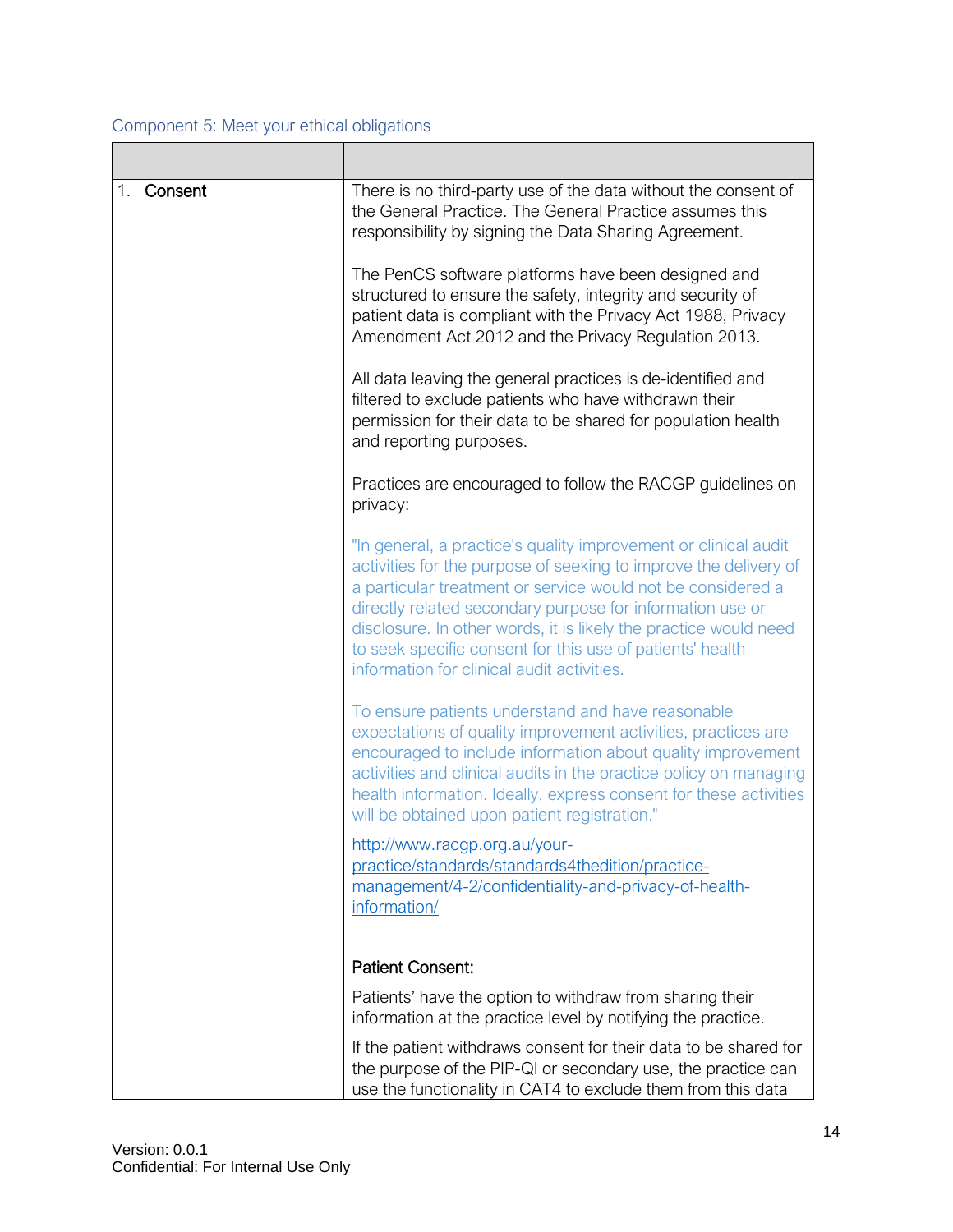|    |                         | sharing activity only. Using this feature removes the patient's<br>data completely from any de-identified data files that CAT4<br>creates. This only needs to be done once for a patient, and<br>that patient will be excluded from all future extractions.<br>Instructions on how to opt a patient out of data sharing via<br>CAT4, can be found here.                                                                                                                                                                                                                             |
|----|-------------------------|-------------------------------------------------------------------------------------------------------------------------------------------------------------------------------------------------------------------------------------------------------------------------------------------------------------------------------------------------------------------------------------------------------------------------------------------------------------------------------------------------------------------------------------------------------------------------------------|
|    |                         | Note: this process only excludes non-consenting patients<br>from data extracted via CAT4. It does not exclude them from<br>other data sharing activities that the practice might be<br>participating in.                                                                                                                                                                                                                                                                                                                                                                            |
| 2. | Transparency of actions | De-identified patient data will be used in an aggregated<br>fashion to help better understand the State's health care<br>needs and work with primary care to improve the<br>community's health and well-being through targeted activities<br>and interventions.                                                                                                                                                                                                                                                                                                                     |
| 3. | Stakeholder engagement  | It is a result of previous stakeholder consultation that<br>practices are participating in the data extraction program.                                                                                                                                                                                                                                                                                                                                                                                                                                                             |
| 4. | Governance              | • The IT Manager is the contract manager accountable for<br>the PenCS suite of tools, they manage the budget and risk<br>relating to these activities.<br>• Coordinator-Health Planning and Intelligence is the Data<br>Custodian of the data collected through the PENCS suite<br>of tools.<br>• The Data Analyst- Health Planning and Intelligence(GP<br>Data), is the system owner and the Data Steward<br>responsible of the data collected through the PENCS suite<br>of tools.<br>• The Data Extraction Tool Agreement defines how the data<br>can be used for secondary use. |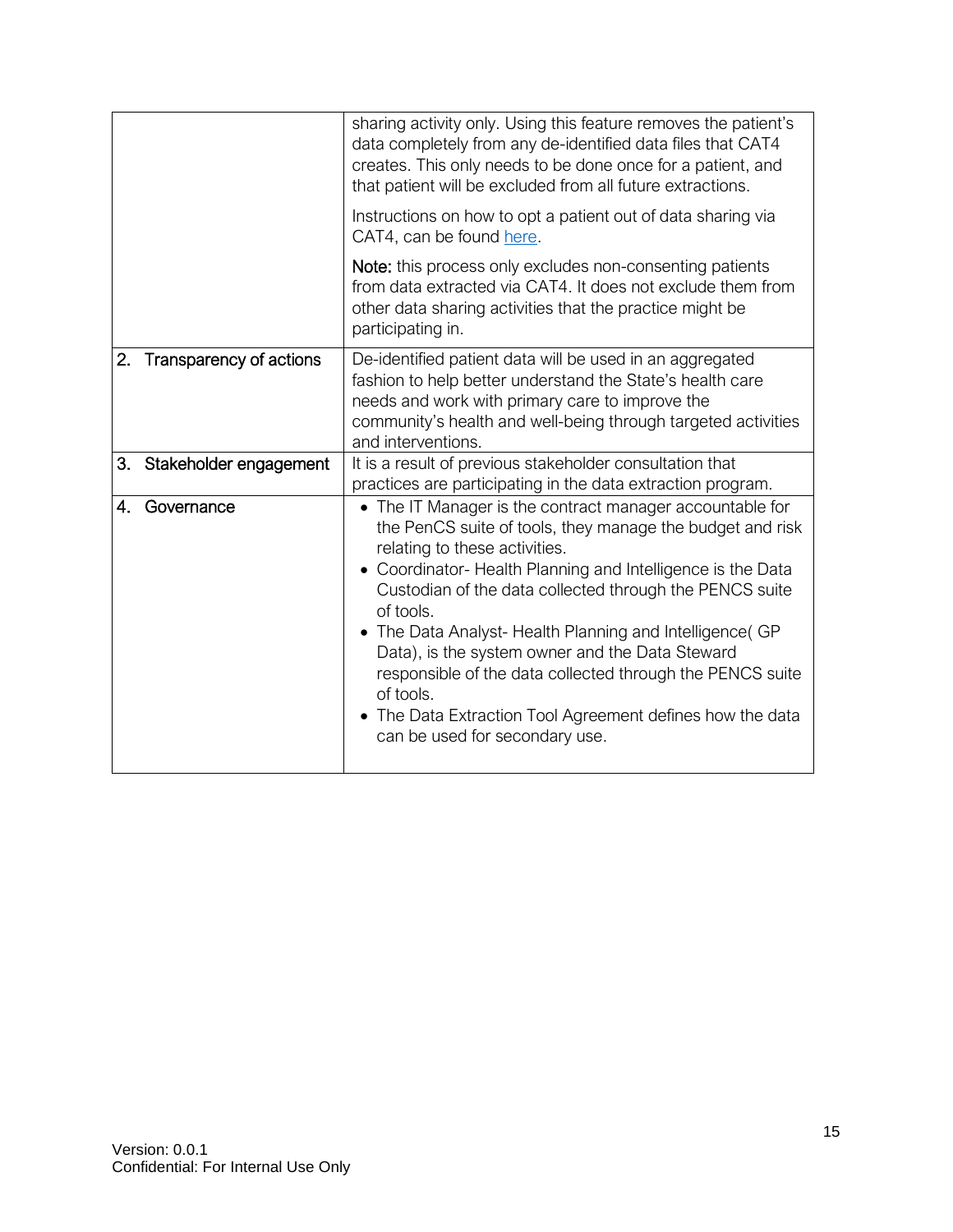| Incorporation of your<br>1.<br>top-level assessment to<br>produce an initial<br>specification. | The data collected from General Practice is already de-<br>identified and encrypted at source (i.e. the participating<br>General Practice), however there are still outlying possibilities<br>where patients could be identified.                                                                                                                                                                                                                                                                                                                                                                                                    |
|------------------------------------------------------------------------------------------------|--------------------------------------------------------------------------------------------------------------------------------------------------------------------------------------------------------------------------------------------------------------------------------------------------------------------------------------------------------------------------------------------------------------------------------------------------------------------------------------------------------------------------------------------------------------------------------------------------------------------------------------|
|                                                                                                | To further reduce the complexity and sensitivity of the<br>analytics / reports generated from data collected from<br>General Practice; results which include fields such as: Age<br>and Indigenous Status in combination with chronic diagnoses<br>(i.e. Diabetes, COPD, Cardiovascular, Mental Health, Cancer,<br>Musculoskeletal and Renal Impairment) and geographic<br>regionality must not be included in the final reports if the<br>count is less than 5. In these situations, the information is<br>required to be suppressed by either removing the result from<br>the final analysis or by replacing the number with "NA". |
|                                                                                                | The above data suppression techniques will be applied to all<br>external facing reports and analysis, including the data<br>summary reports specific to each General Practice. Specific<br>reports to identify specific patients at risk can be done at the<br>General Practice using CAT4.                                                                                                                                                                                                                                                                                                                                          |
|                                                                                                | Additionally, the data will be handled in accordance by the<br>guidance outlined in the Five Safe's Framework for data<br>access: safe people, safe projects, safe settings, safe data<br>and safe outputs                                                                                                                                                                                                                                                                                                                                                                                                                           |
| 2.<br>An analysis to establish<br>relevant plausible<br>scenarios for your data<br>situation.  | Scenario 1: The possibility of a General Practice Data Report<br>being generated for the wrong General Practice (i.e. the data<br>has been swapped with another practice)<br>Scenario 2: The possibility of the wrong Data Report being<br>accidently sent to the wrong General Practice<br>Scenario 3: Mismanagement of data by the recipient of the<br>data report (i.e. staff member at the General Practice)<br><b>Scenario 4:</b> Unauthorised access to the secure drive.<br>Scenario 5: Power BI row level access granted to the wrong<br>user (i.e access granted to a member of the wrong General<br>Practice)              |
| 3.<br>Data analytical<br>approaches.                                                           | Scenario 1: The risk of a General Practice Data Report being<br>generated for the wrong practice is low. The consequences, if<br>undetected, could result in actions taken by the practice for<br>the wrong / misinformed reasons. This is dependent on the<br>correct mapping of the practice name to the CRM ID, which<br>needs to be set up in both the admin portal and PATCAT's<br>Graphical User Interface.                                                                                                                                                                                                                    |

<span id="page-15-0"></span>Component 6: Identify the processes you will need to go through to assess disclosure risk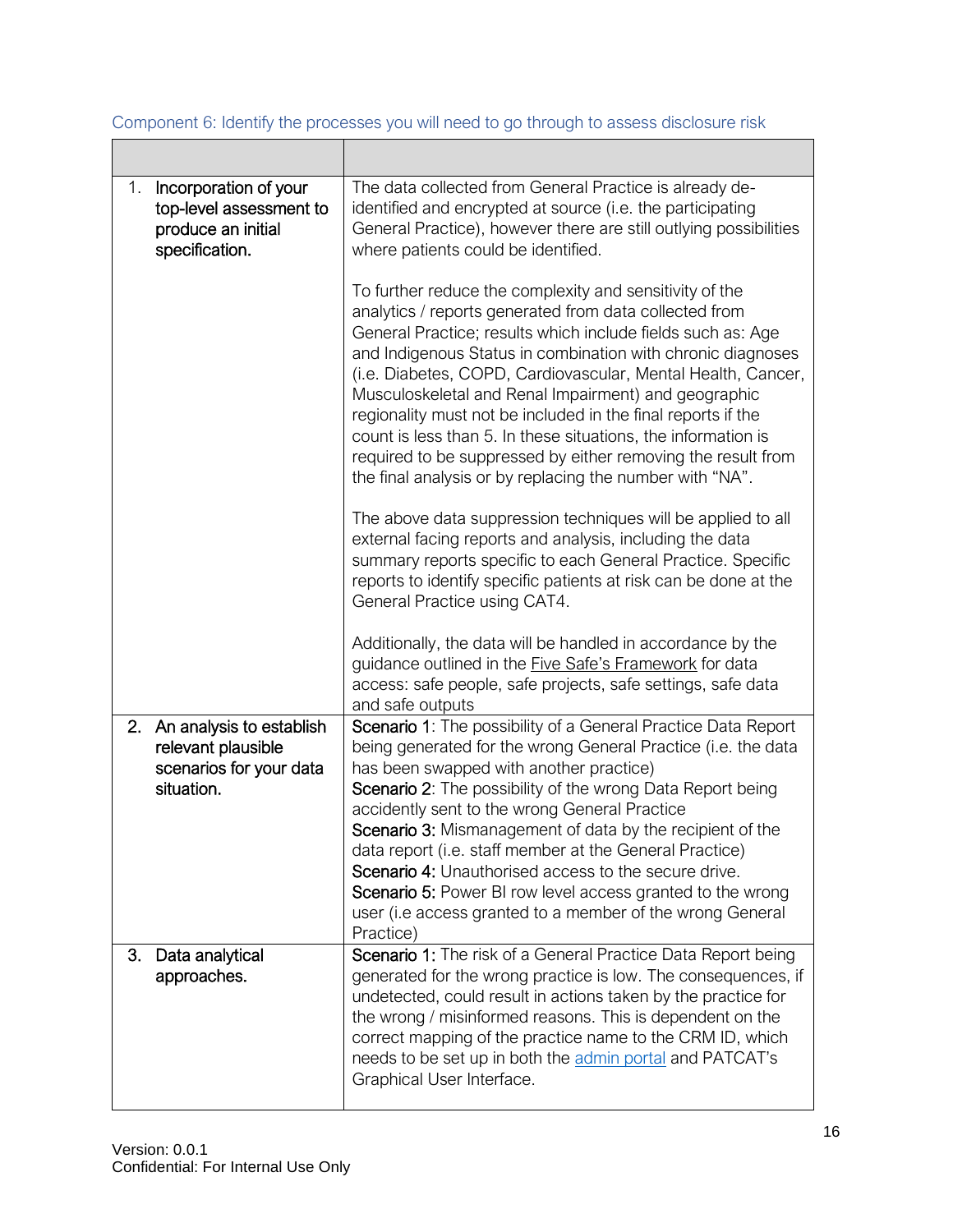|                            | Scenario 2: The chance of a report going to the wrong<br>practice is moderate. As the data is de-identified, the risk is<br>predominantly contained at the administrative level, with the<br>recipient practice being able to get an understanding of a<br>competing practice's patient cohort. The distribution of<br>practice reports is orchestrated predominantly by the Primary<br>Health Care team. |
|----------------------------|-----------------------------------------------------------------------------------------------------------------------------------------------------------------------------------------------------------------------------------------------------------------------------------------------------------------------------------------------------------------------------------------------------------|
|                            | Scenario 3: The risk of a General Practice Data Report being<br>mismanaged in the practice is dependent on privacy and<br>security policies implemented at each separate practice with<br>guidelines provided by the RACGP. The consequences would<br>be similar to those outlined in Scenario 1                                                                                                          |
|                            | <b>Scenario 4: Access to CQWBSCPHN secure drive is</b><br>managed by Reliance PC through our Identity Management<br>processes and likelihood is low.                                                                                                                                                                                                                                                      |
|                            | Scenario 5: Access to CQWBSCPHN Power BI permission<br>dashboard is managed by Reliance PC and our report<br>technician through our Identity Management processes and<br>likelihood is low.                                                                                                                                                                                                               |
| Penetration testing.<br>4. | Security vulnerability scan over the PATCAT, PATBI and<br>Power BI environments are conducted as per the IT Security<br>Procedure. The above scenarios have been considered and<br>actions outlined through mock data breach investigation.                                                                                                                                                               |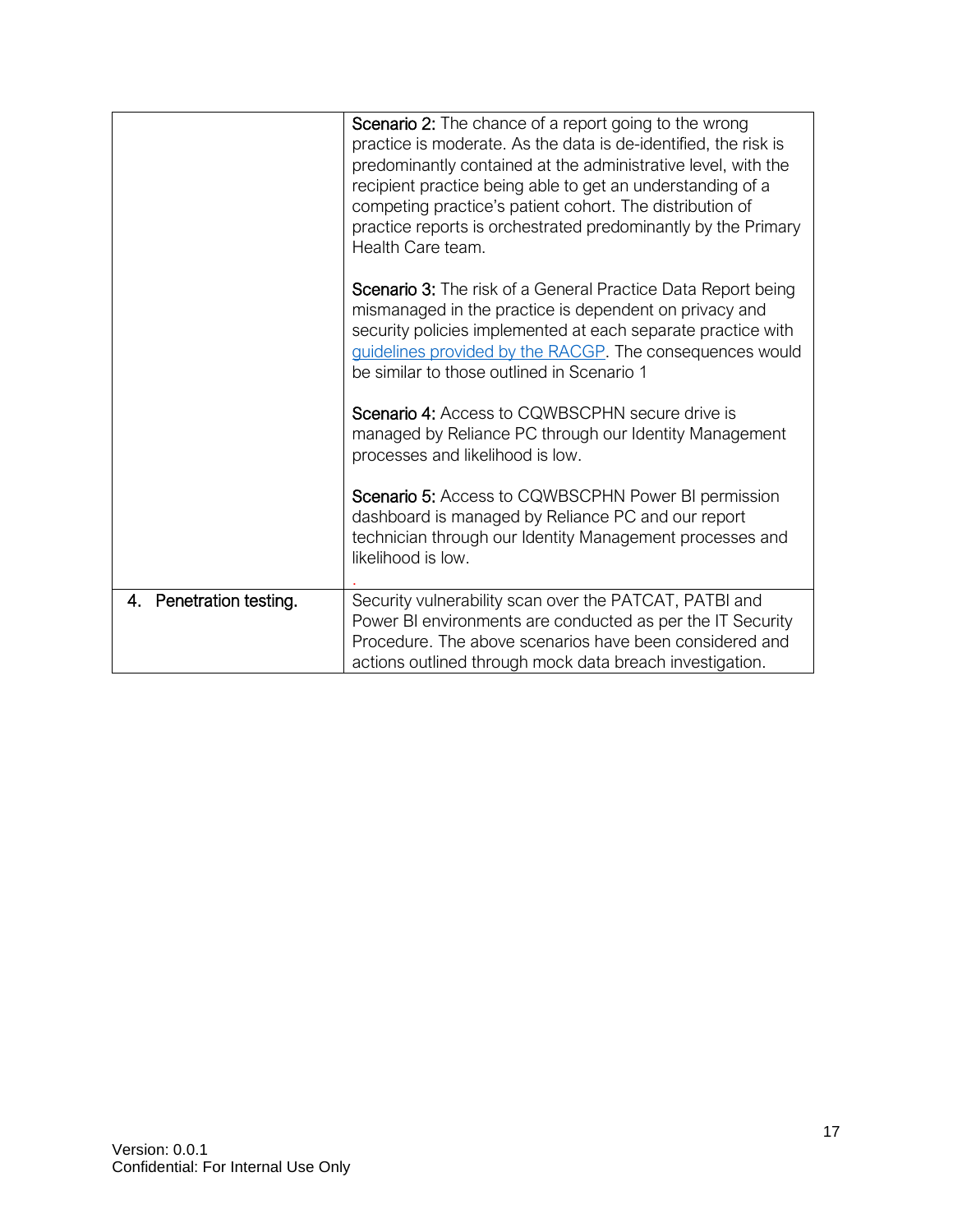<span id="page-17-0"></span>Component 7: Identify the disclosure control processes that are relevant to your data situation

Scenario 1 - Report Generated for The Wrong Practice

| 1. | If you need<br>to<br>reconfigure<br>the<br>environment,<br>how would<br>you do that? | To mitigate the risk of data being swapped with another practice both the<br>Admin Portal, PATCAT GUI and database will be routinely validated against<br>the CRM. The CRM is the canonical source of truth, we have a database<br>connection to update from the CRM however the Admin Portal, PATCAT GUI<br>are updated manually each quarter.                         |
|----|--------------------------------------------------------------------------------------|-------------------------------------------------------------------------------------------------------------------------------------------------------------------------------------------------------------------------------------------------------------------------------------------------------------------------------------------------------------------------|
|    | 2. If you need<br>to modify the<br>data, how<br>would you<br>do that?                | Once the swap has been identified:<br>The entire data report pipeline will be stopped (containment)<br>The problem will be assessed<br>$\bullet$<br>All practices will be notified of the situation<br>$\bullet$<br>A thorough review of the reporting pipeline will be undertaken<br>These actions are in line with the OIAC's Data Breach Preparation and<br>Response |

## Scenario 2 – Report Sent to The Wrong Practice:

| 3. | If you need<br>to<br>reconfigure<br>the<br>environment,<br>how would<br>you do that? | To reduce the possibility of a General Practice's Data Report from being sent<br>to an unintended recipient, The Primary Health Care Team are encouraged<br>to present and review the report in person or through video conferencing<br>technologies. Direct access via Power BI is also an option for highly engaged<br>practices.                                                 |
|----|--------------------------------------------------------------------------------------|-------------------------------------------------------------------------------------------------------------------------------------------------------------------------------------------------------------------------------------------------------------------------------------------------------------------------------------------------------------------------------------|
|    | 4. If you need<br>to modify the<br>data, how<br>would you<br>do that?                | If a report(s) has been sent to the wrong practice,<br>The distribution process will be stopped (containment)<br>The problem will be assessed<br>$\bullet$<br>All practices will be notified of the situation<br>$\bullet$<br>A thorough review of the distribution process will be undertaken<br>These actions are in line with the OIAC's Data Breach Preparation and<br>Response |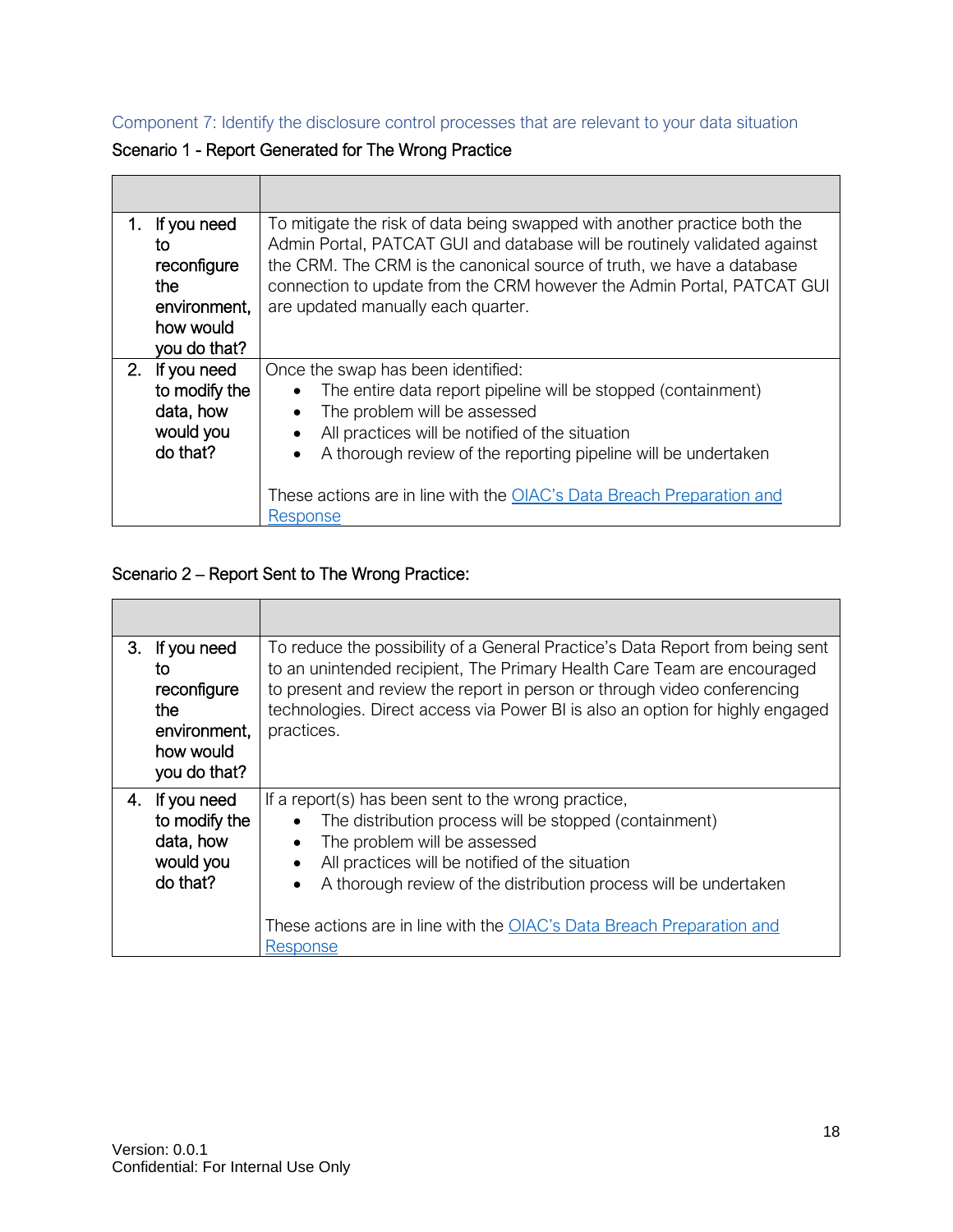|  | Scenario 3 – Mismanagement of The Data Report by General Practice: |
|--|--------------------------------------------------------------------|
|--|--------------------------------------------------------------------|

| 5. If you<br>need to | To reduce the possibility of a General Practice's Data Report form being<br>mismanaged (i.e. sent to an unintended recipient by internal practice staff), GPs |
|----------------------|---------------------------------------------------------------------------------------------------------------------------------------------------------------|
| reconfig             | are encouraged to follow the RACGP Guidelines to data management.                                                                                             |
| ure the              |                                                                                                                                                               |
| environ              | If a Notifiable Data Breach occurs, refer to RACGP's " <i>Managing notifiable data</i>                                                                        |
| ment,                | <i>breaches in general practice</i> " guidelines                                                                                                              |
| how                  | (https://www.racqp.org.au/FSDEDEV/media/documents/Running%20a%20practi                                                                                        |
| would                | ce/Security/Managing-NDB-in-general-practice-flowchart.pdf)                                                                                                   |
| you do               |                                                                                                                                                               |
| that?                |                                                                                                                                                               |
| 6. If you            | CQWBSCPHN Primary Health Care Team will remind practices to conduct                                                                                           |
| need to              | regular data asset and staffing audits to ensure that their data, including the                                                                               |
| modify               | Practice Data Reports, are managed in an appropriate manner.                                                                                                  |
| the data,            |                                                                                                                                                               |
| how                  |                                                                                                                                                               |
| would                |                                                                                                                                                               |
| you do               |                                                                                                                                                               |
| that?                |                                                                                                                                                               |

## Scenario 4 – Unauthorised access to the secure drive.

| 1. If you need           | This is in the case of internal staff being granted access in error.   |
|--------------------------|------------------------------------------------------------------------|
| to<br>reconfigure<br>the | Alert Reliance PC immediately to cancel the access.                    |
| environment,             | Have a review of current access and using the Identity Management      |
| how would                | System get system owner to re-confirm current access requirements.     |
| you do that?             |                                                                        |
| If you need to<br>2.     | If a report(s) has been accessed by the wrong staff member,            |
| modify the               | The access will be stopped (containment)                               |
| data, how                | The problem will be assessed<br>$\bullet$                              |
| would you do             | The root cause of the incorrect access will be identified<br>$\bullet$ |
| that?                    | Reporting is not required as all staff are bound by our                |
|                          | confidentiality clause in employee agreements.                         |
|                          |                                                                        |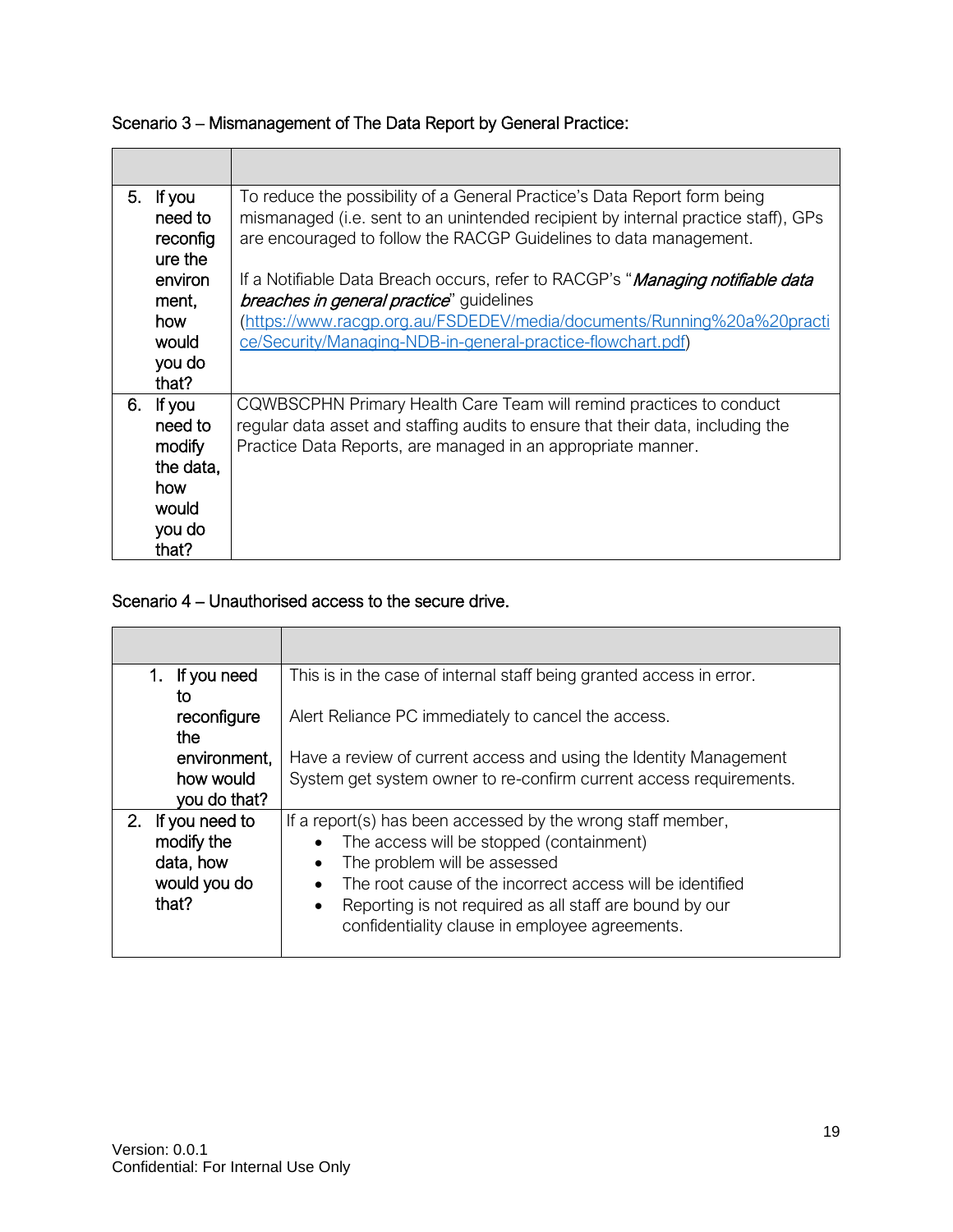# Scenario 5 – Power BI row level access granted to the wrong user (i.e access granted to a member of the wrong General Practice)

| 1. If you need<br>to<br>reconfigure<br>the<br>environment,<br>how would<br>you do that? | To reduce the possibility of a General Practice's Data Report from being<br>accessed by an unintended recipient, there is a three-step permission<br>process.<br>1. Power BI access as per our identity management process granted<br>by Reliance PC as per Senior Manager/ System Owner approval<br>2. Row level access providing a user to a practice by technician<br>3. Dedicated Primary Health Care team do an access and data<br>validation activity before any new reports are released. |
|-----------------------------------------------------------------------------------------|--------------------------------------------------------------------------------------------------------------------------------------------------------------------------------------------------------------------------------------------------------------------------------------------------------------------------------------------------------------------------------------------------------------------------------------------------------------------------------------------------|
| 2. If you need to<br>modify the<br>data, how<br>would you do<br>that?                   | If report(s) access has been provided to the wrong practice,<br>The distribution process will be stopped (containment)<br>The problem will be assessed<br>Affected practices will be notified of the situation<br>A thorough review of the distribution process will be undertaken<br>These actions are in line with the OIAC's Data Breach Preparation and<br><b>Response</b>                                                                                                                   |

**The Common** 

┯

 $\overline{\phantom{a}}$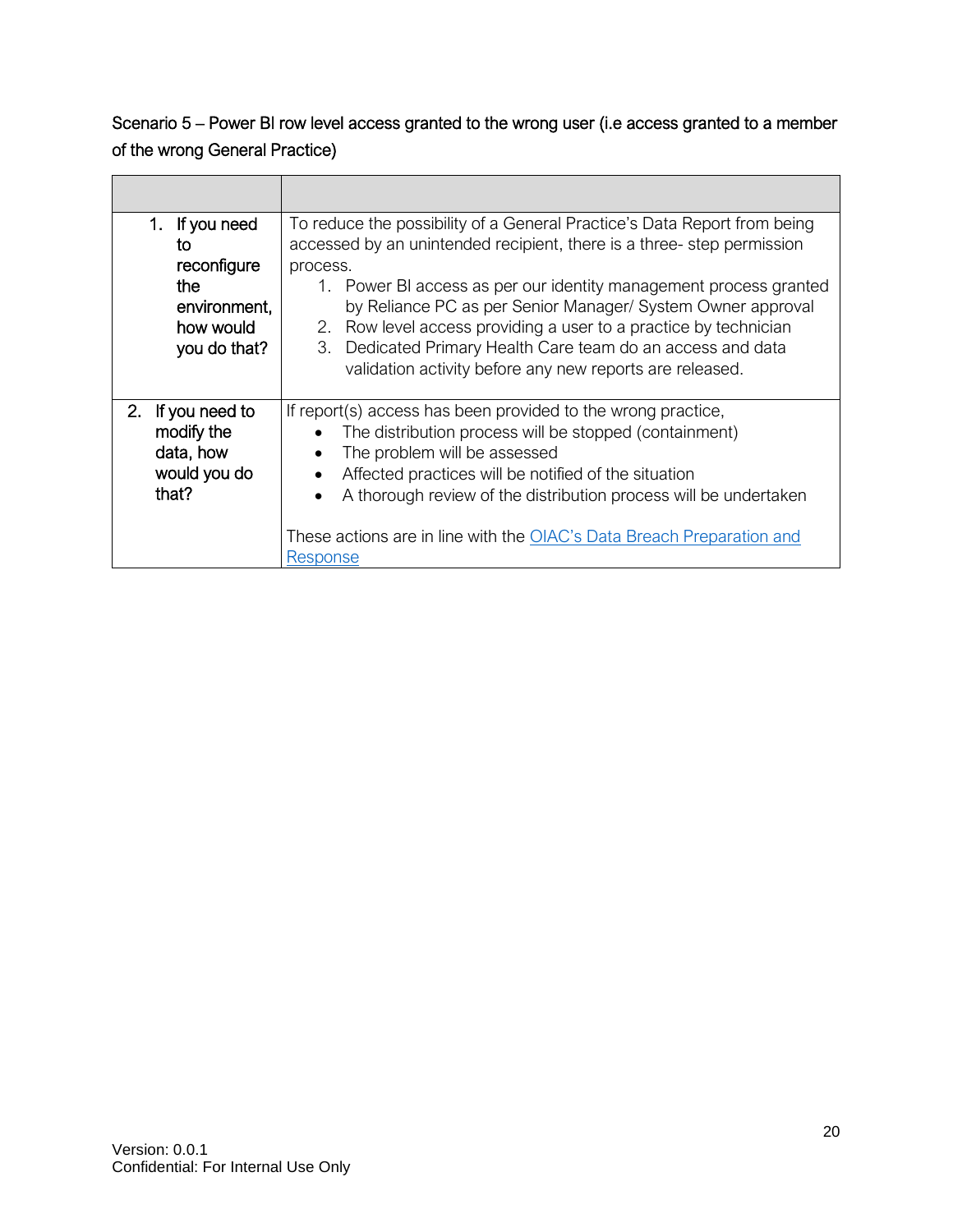| Document who your<br>stakeholders are and what<br>assurances you provided<br>them with in terms of the<br>use and protection of the<br>data. | Stakeholders include:<br>General Practice Staff (i.e. Practice Principal(s),<br>$\bullet$<br>General Practitioners, Practice Nurses, Practice /<br>Business Managers, Reception Staff)<br>Assurance has been provided to participating<br>$\circ$<br>General Practices as to the terms of and data<br>protection through the Data Sharing Agreement<br>• CQWBSCPHN staff (i.e. Members of the Primary<br>Health Care Team, Health Planning and Intelligence<br>Team, Senior Management, Data Governance Group)<br>Reliance PC<br>$\bullet$ |
|----------------------------------------------------------------------------------------------------------------------------------------------|--------------------------------------------------------------------------------------------------------------------------------------------------------------------------------------------------------------------------------------------------------------------------------------------------------------------------------------------------------------------------------------------------------------------------------------------------------------------------------------------------------------------------------------------|

## <span id="page-20-0"></span>Component 8: Identify your stakeholders and plan how you will communicate with them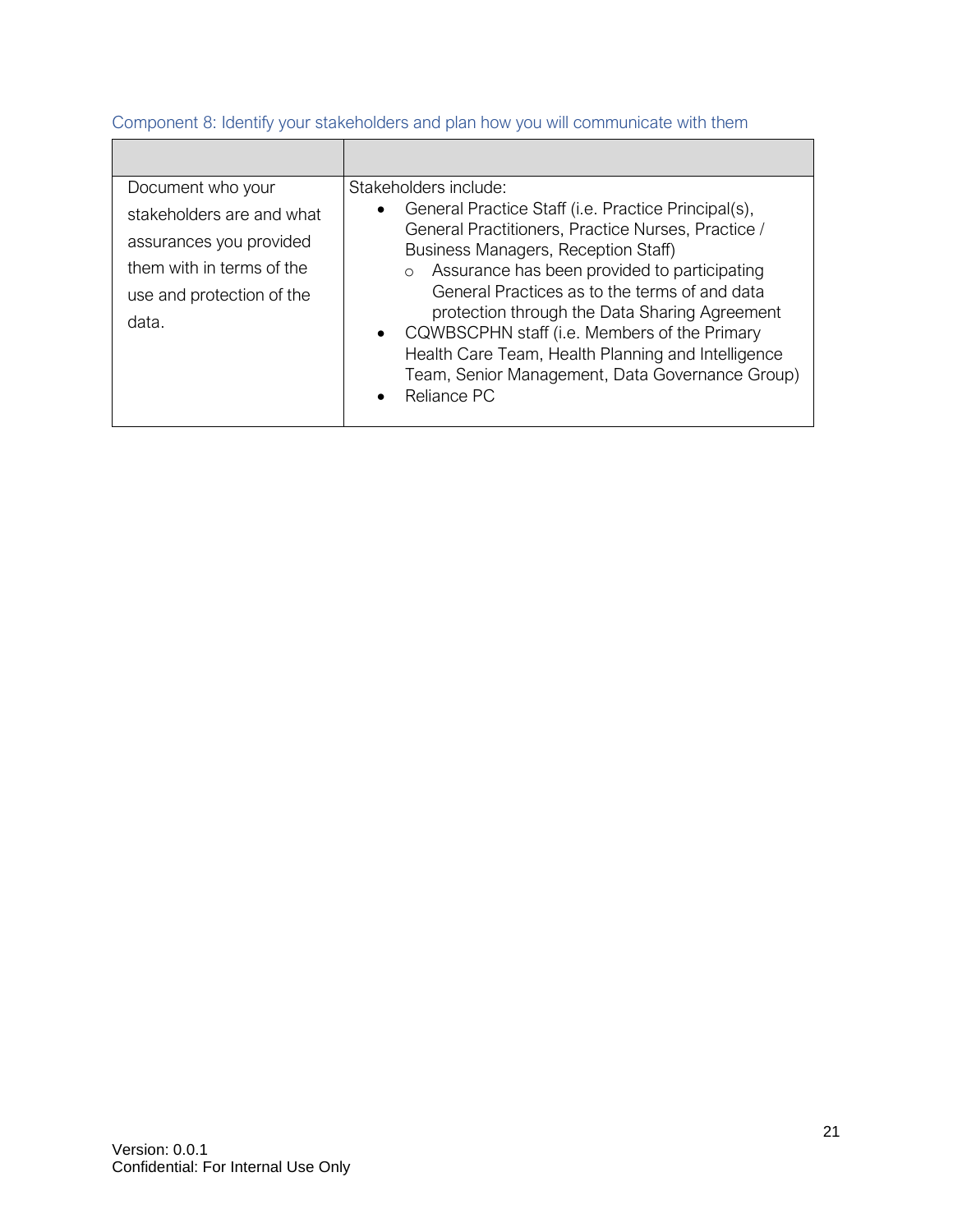|    | 1. Keeping a register of<br>all the data you have<br>shared or released,<br>including a<br>description of the<br>associated data<br>environment(s). | One off reports & Research Requests:                                   |
|----|-----------------------------------------------------------------------------------------------------------------------------------------------------|------------------------------------------------------------------------|
|    |                                                                                                                                                     | A file is created in the Outputs Log on the Data Management            |
|    |                                                                                                                                                     | SharePoint Site.                                                       |
|    |                                                                                                                                                     | Routine Data Reports Generated for General Practice:                   |
|    |                                                                                                                                                     | A copy of the practice report will be copied to the Practice folder in |
|    |                                                                                                                                                     | the drive for archiving.                                               |
|    | 2. Comparing                                                                                                                                        | One off reports & Research Requests:                                   |
|    | proposed share and<br>release activities to                                                                                                         | This project will utilise the Data Register and Outputs Log managed    |
|    | past shares and                                                                                                                                     | by the Health Planning and Intelligence Team.                          |
|    | releases to take                                                                                                                                    |                                                                        |
|    | account of the<br>possibility of linkage<br>between releases<br>leading to a<br>disclosure.                                                         | Routine Data Reports Generated for General Practice:                   |
|    |                                                                                                                                                     | Restrictions to how the data can be used has been explained in the     |
|    |                                                                                                                                                     | Data Extraction Tool Agreement.                                        |
|    |                                                                                                                                                     |                                                                        |
| 3. | Be aware of<br>changes in the data<br>environment and<br>how these may                                                                              | New database schemas and software functionality are expected to        |
|    |                                                                                                                                                     | be released without early warning. Efforts are underway to engage      |
|    |                                                                                                                                                     | with PenCS to become a beta / alpha testing site so that changes in    |
|    | impact on your data.                                                                                                                                | the environment have less of an impact than they currently do.         |
|    |                                                                                                                                                     |                                                                        |
|    |                                                                                                                                                     | In light of receiving confirmation of the above, selected fields are   |
|    |                                                                                                                                                     | used to compare the previous 3 months' worth of data to that of the    |
|    |                                                                                                                                                     | most recent extract. A deviation greater than 10% of the previous      |
|    |                                                                                                                                                     | months data will trigger further investigation of the newly received   |
|    |                                                                                                                                                     | data extract.                                                          |
|    |                                                                                                                                                     |                                                                        |

#### <span id="page-21-0"></span>Component 9: Plan what happens after you have shared or released the data  $\Box$  $\overline{\phantom{a}}$

٦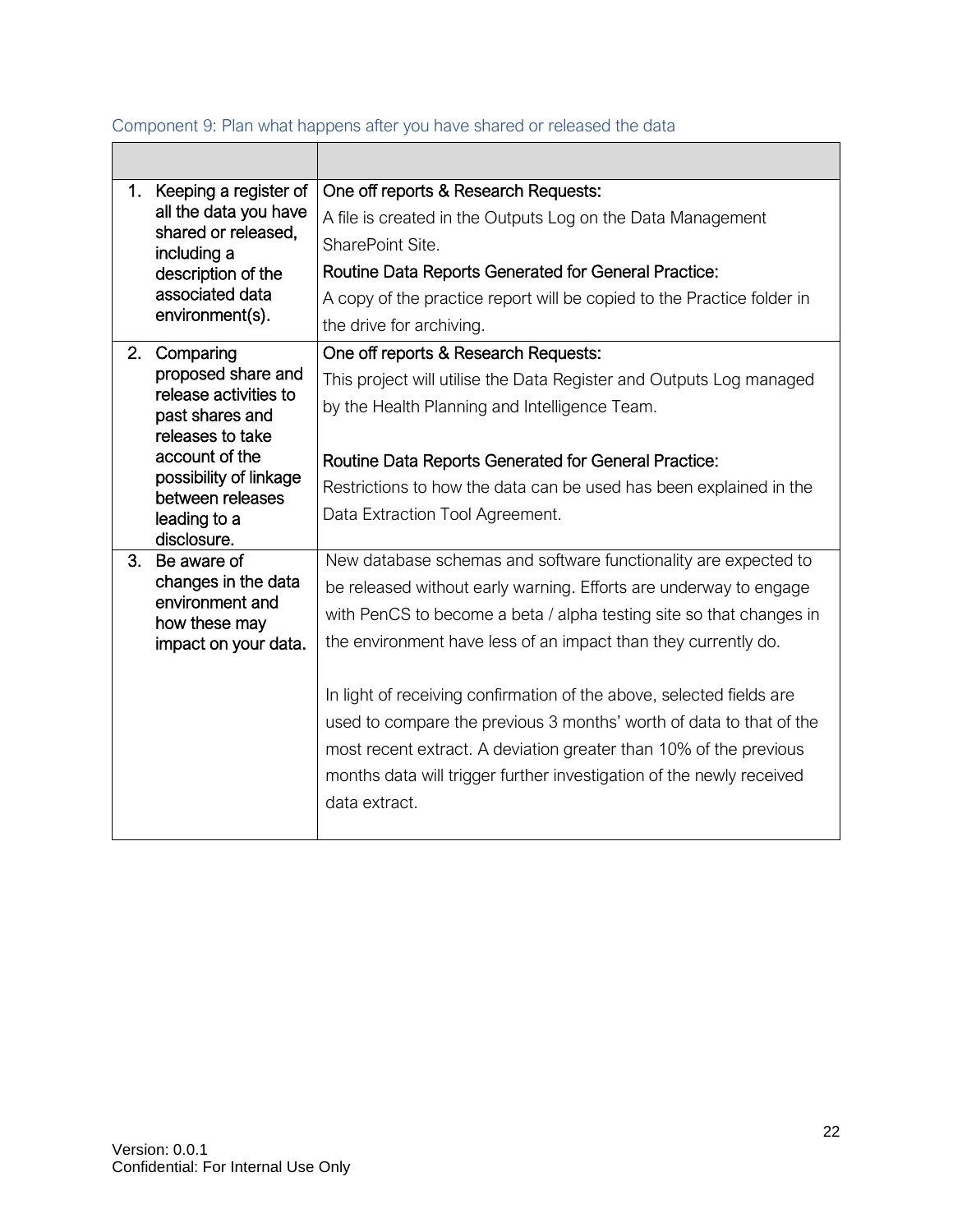#### <span id="page-22-0"></span>Component 10: Plan what you will do if things go wrong <u> Espainia e de la construcción de la construcción de la construcción de la construcción de la construcción de la construcción de la construcción de la construcción de la construcción de la construcción de la construcción </u>  $\top$

| 1. | Robust audit<br>trail-<br>Document<br>the process<br>you would<br>follow in the<br>event of a<br>possible<br>breach. | All data breaches will comply with the procedures and guidelines outlined in<br>the Data Breach Policy and Procedure and tracked Data Breach Register.                                                                                                                                                                                                                                                                                                                                                                                                                                                                                                                                                                                                                                                           |
|----|----------------------------------------------------------------------------------------------------------------------|------------------------------------------------------------------------------------------------------------------------------------------------------------------------------------------------------------------------------------------------------------------------------------------------------------------------------------------------------------------------------------------------------------------------------------------------------------------------------------------------------------------------------------------------------------------------------------------------------------------------------------------------------------------------------------------------------------------------------------------------------------------------------------------------------------------|
|    | 2. Ensure you<br>have a crisis<br>managemen<br>t policy.                                                             | In the unlikely event that a data breach were to occur, steps outlined in the IT<br>IT Security Procedure have been developed to ensure that CQWBSCPHN is<br>able to deal with the incident effectively and efficiently.                                                                                                                                                                                                                                                                                                                                                                                                                                                                                                                                                                                         |
| 3. | Ensure you<br>have<br>adequately<br>trained staff.                                                                   | All members of the Health Planning and Intelligence Team involved in data<br>processing activities associated with this data set are suitably skilled and<br>experienced for the tasks they undertake and understand their responsibilities.<br>The Health Planning and Intelligence Team maintain their skill sets in, and<br>awareness of, data governance, data de-identification & cyber security by<br>routinely undertaking training modules through Lynda.com and Microsoft<br>Learning and Australian Cyber Security Centre training.<br>In addition to the above subscriptions, our teams are also encouraged to<br>undertake the online Digital Health Security Awareness Training offered<br>through Australian Digital Health Agency:<br>https://training.digitalhealth.gov.au/enrol/index.php?id=31 |
|    |                                                                                                                      | Australian Digital Health Agency - Online Training<br>ralian Digital Health Agency<br><b>ANNOUNCEMENTS</b><br>ш<br>New: Digital Health Security Awareness' course for people who work in healthcare<br><b>Digital Health Security Awareness</b><br><b>Electronic Prescriptions for Prescribers</b><br><b>Electronic Prescriptions for Dispensers</b><br>This course provides an introduction to<br>This course has been developed to provide<br>This course has been developed to provide<br>security concepts for the healthcare sector.<br>prescribers with an introduction to electronic<br>dispensers with an introduction to electronic<br>prescriptions, with a focus on the<br>prescriptions, with a focus on the<br>implementation of the token model.<br>implementation of the token model.             |

 $\overline{\phantom{0}}$